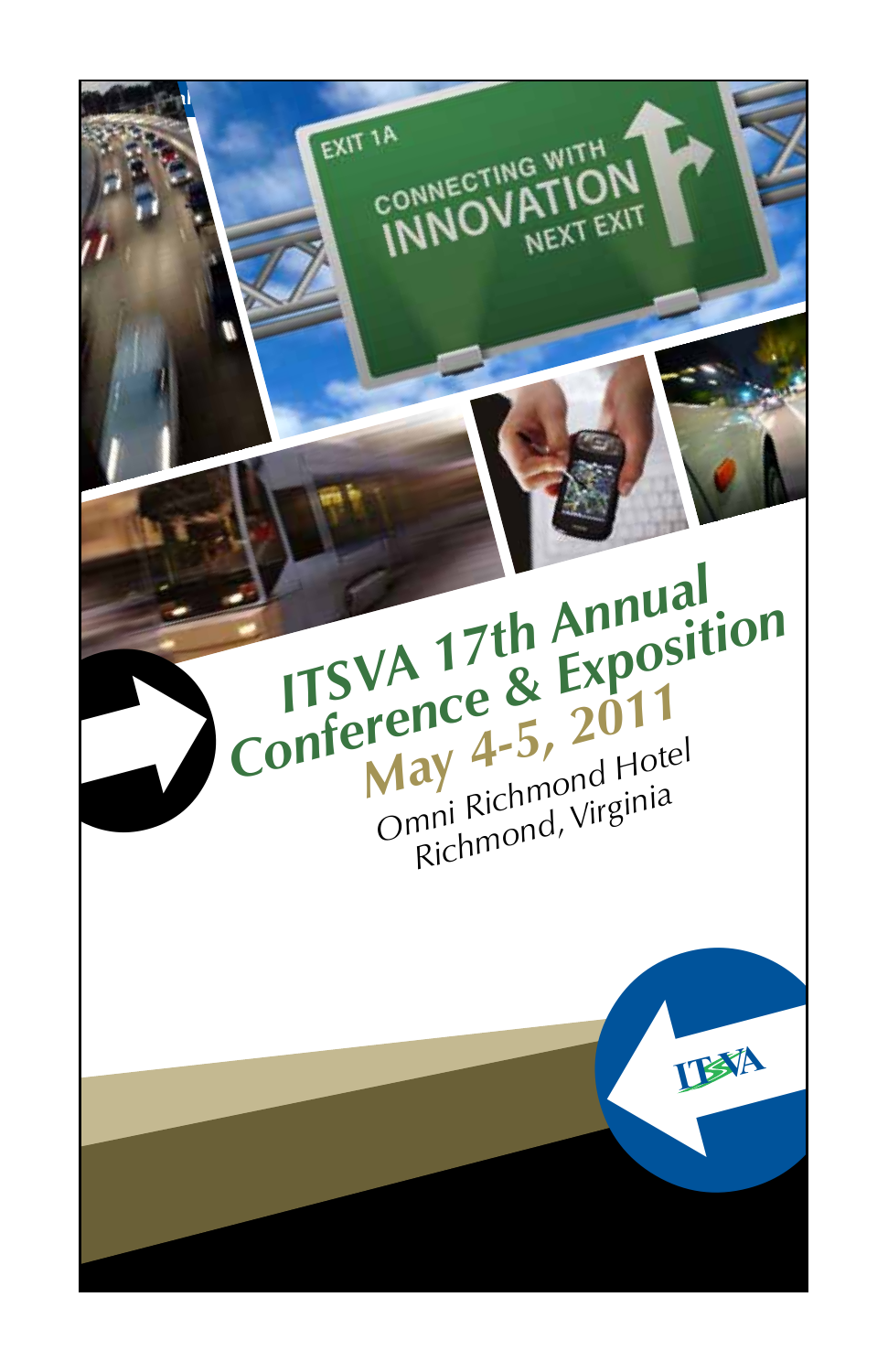## **17th Annual Conference & Exposition ITSVA ATKINS**

**Engineering Construction Environmental Architecture**

## **We're bringing more to our projects.**



With deep roots in the communities in which we live and work, our success has been founded on truly understanding local requirements, practices, and stakeholder concerns.

Now we are also able to bring best practices from project experience in the most vibrant markets in the world.

And while we're still your local consulting partner, we can draw upon the resources and technical capabilities that have made Atkins one of the largest international design and engineering consulting firms.

**We're Atkins. What can we do for you today?**

## **Plan Design Enable**

www.atkinsglobal.com/northamerica **804-560-7600**

فلأدحش حمايدهات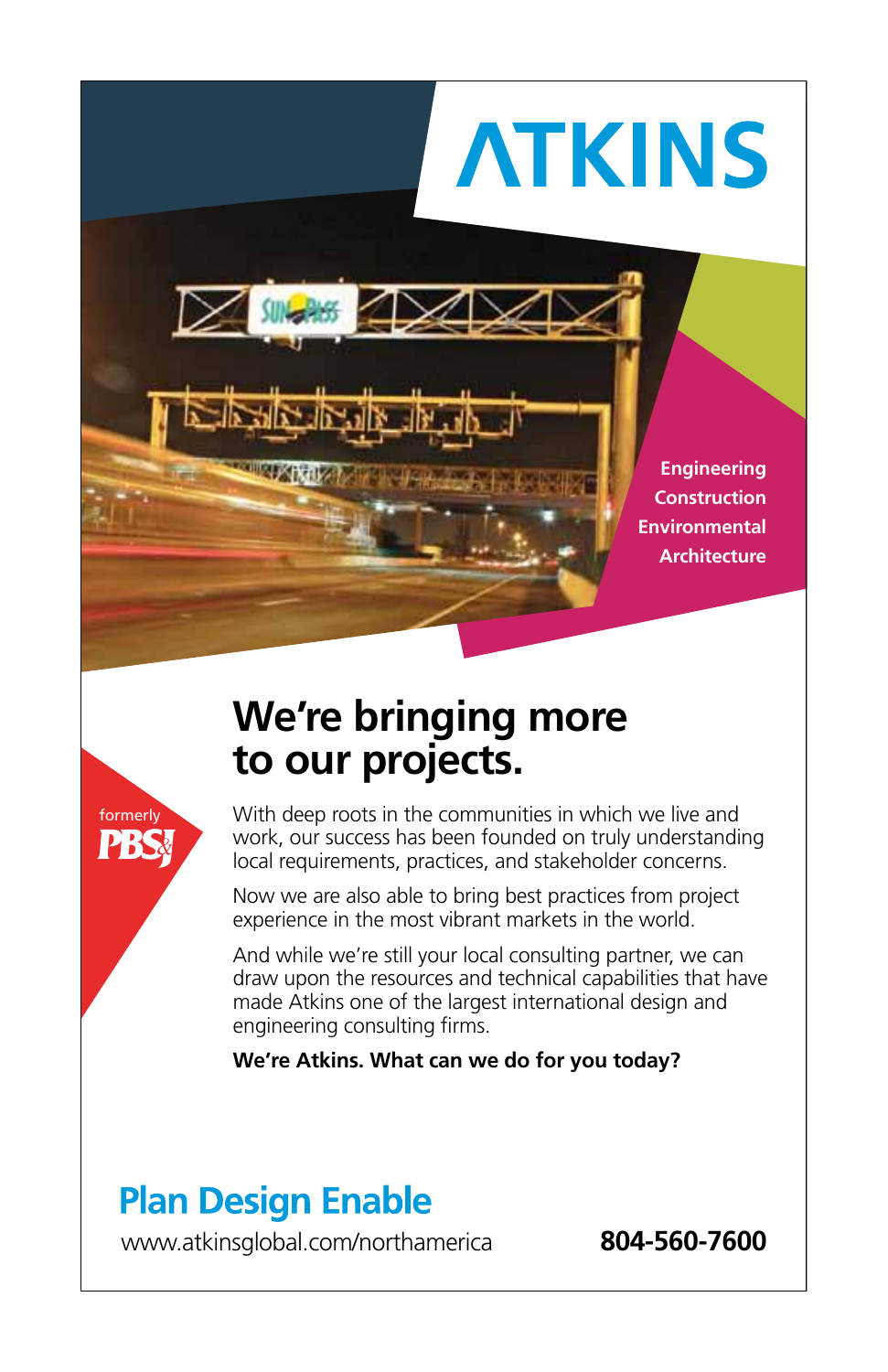**17th Annual Conference & Exposition ITSVA**



**- Connecting With Innovation -**

We are excited to be returning to the Omni Richmond Hotel. While you are here, I hope that you will take advantage of downtown Richmond's restaurants and shops.

On Wednesday, we will have a variety of exciting sessions including "Perspectives on ITS Innovation," "Active Traffic Management," "Integrated Freight Management," and "Transportation Safety." Our Special Guest Speaker at Lunch will be Delegate Joe May, Chairman of the Virginia House of Delegates Committee on Transportation. The day will conclude with the ITSVA Annual Business Meeting where ITSVA election results will be announced and a Cocktail Reception where you can mingle with your colleagues and visit with exhibitors.

On Thursday morning, we will feature sessions on "Planning the Way Forward," "Supporting Operations Through Data," "VDOT's New Customer Service Center," and an open forum discussion on Transit Technology. The conference will conclude with an overview of upcoming ITS work in the Commonwealth including the Hampton Roads TPO's efforts & initiatives and ITS work at VDOT and in the VDOT regions.

Finally, we value your feedback for future conferences so please do not hesitate to let us know of any suggestions you may have.

#### **Ken Jennings**

*ITSVA President*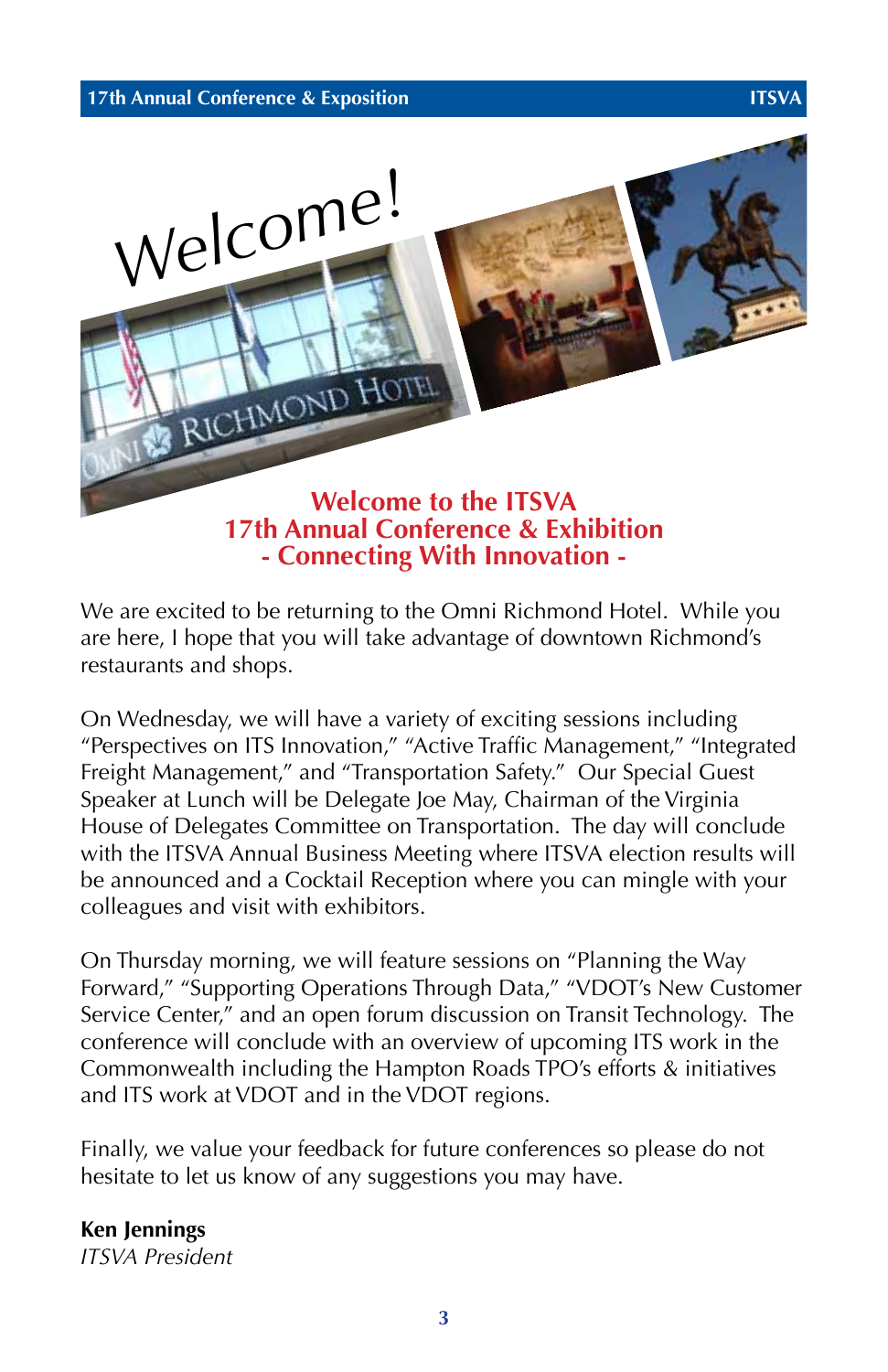

#### **Wednesday, May 4th**

### $9 AM - 10:30 AM$ POTOMAC E, F & G

**Perspectives on ITS Innovation** *Moderator: Ken Jennings, DMV* Tom Kern from ITS America will lead off our opening panel discussion by detailing the direction of national ITS initiatives. Next, DMV Commissioner Rick Holcomb will discuss how the Commonwealth of Virginia is moving forward with ITS-related technology so that more and more DMV functions such as licensing and freight movement approvals can be handled online, providing customers with faster service, reducing costs and improving security. DRPT Director Thelma Drake will conclude the panel by explaining some innovations that will increase the efficiency of freight movement across the state and also contribute to development of mass transit options.

10:30 AM – 10:45 AM **EXHIBIT HALL Break**

10:45 AM – 12 Noon POTOMAC E, F & G **Active Traffic Management** *Moderator: Moe Zarean, Ph.D, P.E., Iteris*

**Active Traffic Management around the World - Lessons for Virginia** *Glenn Havinoviski, P.E., Iteris* 

**I-66 ATM**  *Chris Francis, Ph.D., VDOT Active*

**Transportation and Demand Management – Looking at the Big Picture** *Robert Sheehan, FHWA*

12 Noon – 1:30 PM **EXHIBIT HALL** 

**Lunch** *Special Guest Speaker, Delegate Joe T. May* 





#### 1:30 PM – 3 PM

POTOMAC E, F & G **Recent Developments in Integrated Freight Management** *Moderator: Ken Jennings, DMV*

#### **Multimodal Planning & Corridors of Statewide Significance**

*Michael L. Todd, Multimodal Planning Specialist, Office of the Virginia Secretary of Transportation*

**The Complete Guide to Port Construction** *Gregory J. Edwards, Virginia Port Authority*

#### **US Route 460 Corridor Improvements – PPTA Project**

*Margi Ray, VDOT, Office of Transportation Public Private Partnerships*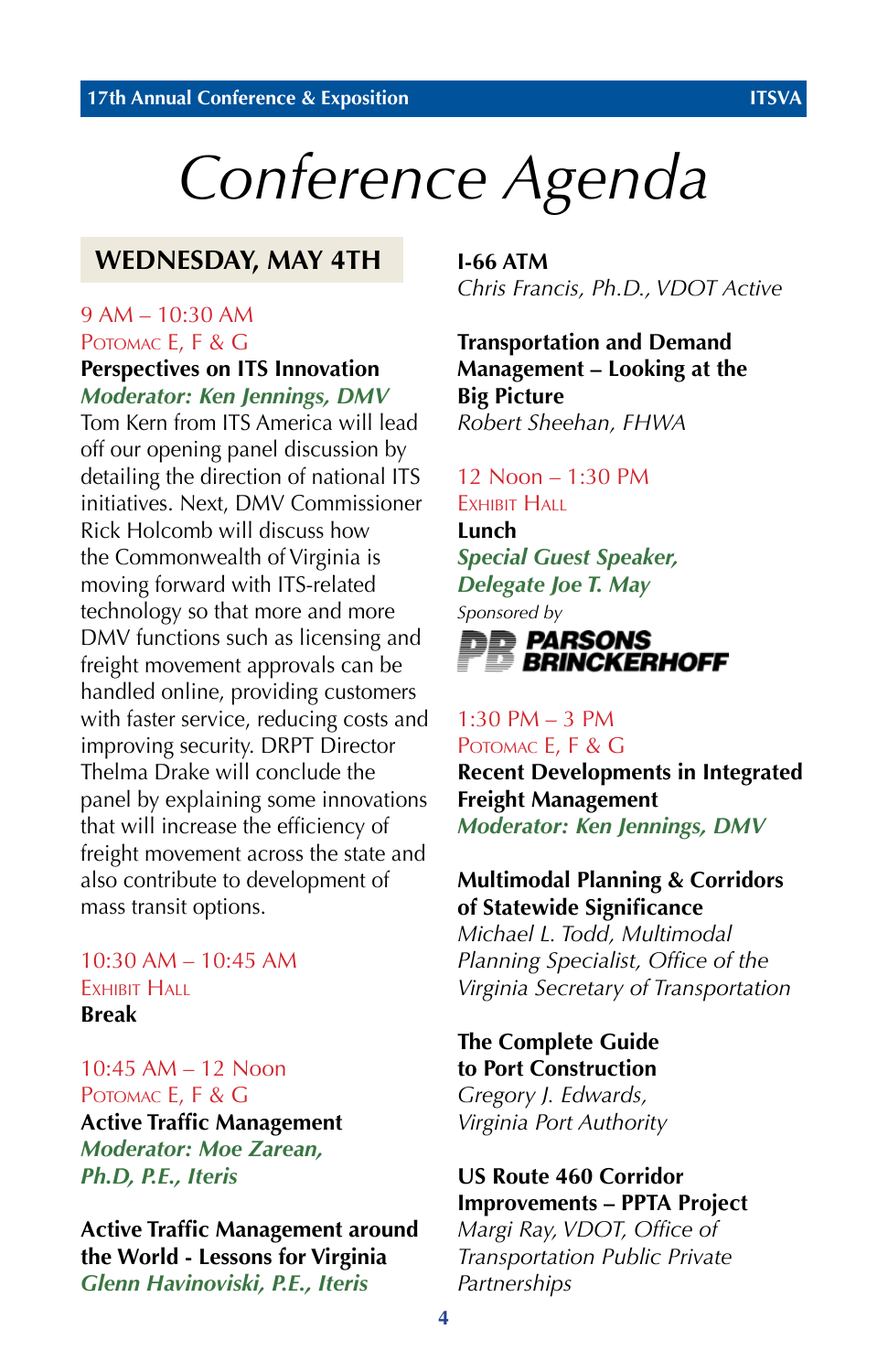#### 3 PM – 3:30 PM **EXHIBIT HALL**

**Break**

*Sponsored by*



## **TRANSCORE**

3:30 PM – 5:00 PM POTOMAC E, F & G **Transportation Safety** *Moderator: Keith Jasper, Delcan*

**Distracted Driving** *Dr. Sheila (Charlie) Garness Klauer, VTTI*

**ITS Program Overview: Towards Wireless Connectivity in Surface Transportation** *James Pol, USDOT ITS Joint Program Office*

### 5 PM – 5:15 PM

Potomac G **ITS Virginia Annual Business Meeting** *Official business including the election of new officers.*

#### $6:00 - 7:00$  PM **EXHIBIT HALL**

**Reception** 

*Join us for Cocktails, mingle with your colleagues and visit with the exhibitors!*

*Sponsored by*



*Dinner on Your Own*

### **Thursday, May 5th**

7 AM – 8 AM **EXHIBIT HALL Continental Breakfast & Exhibit Hall Opens**

8 AM – 9:15 AM Potomac E, F & G **CONCURRENT SESSION I A Planning the Way Forward** *Moderator: Cathy McGhee, VDOT*

*continued*

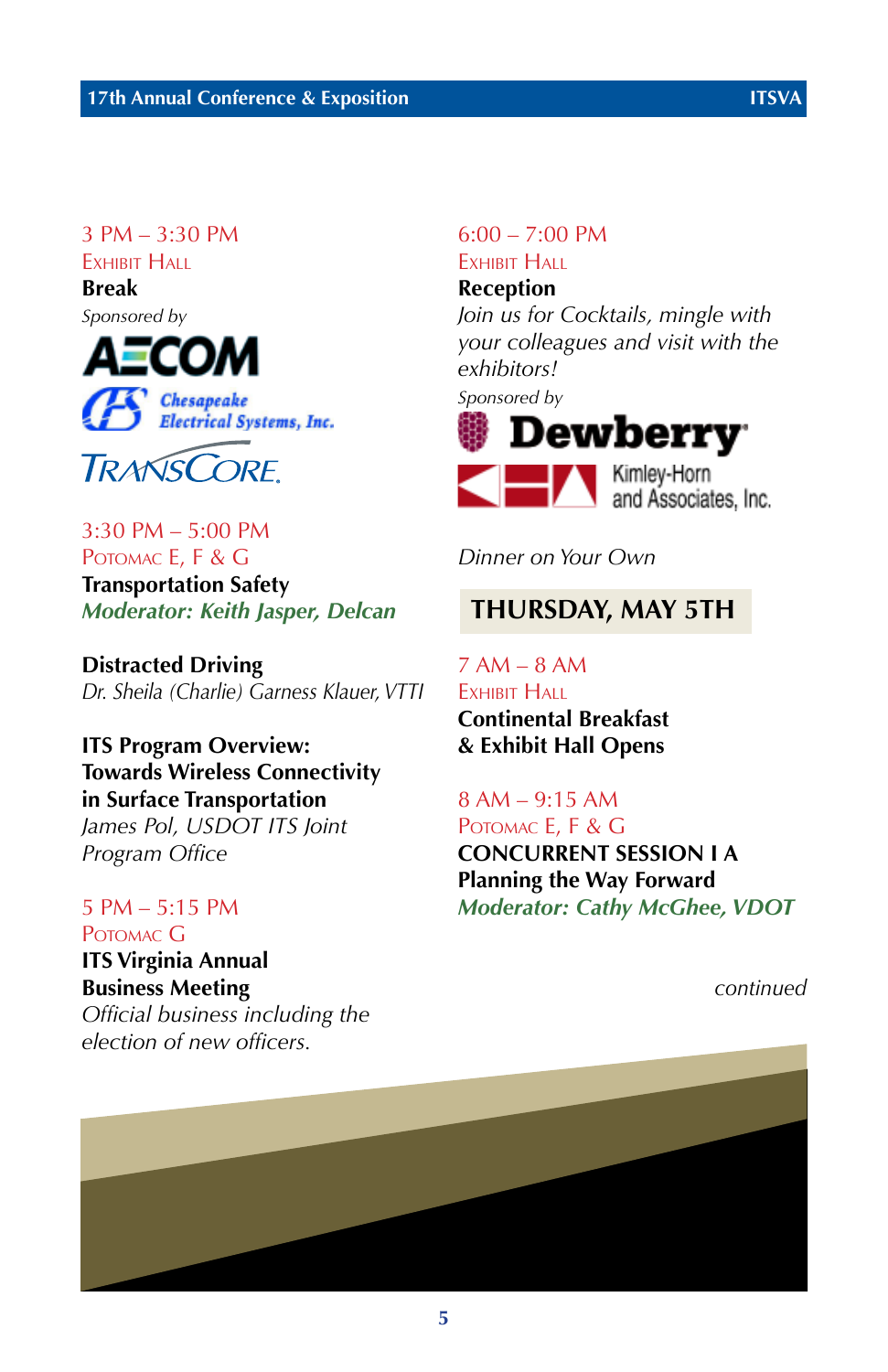#### **Highlighting Operations in Virginia's Long Range Transportation Plans**

*Brad Shelton, VDOT, Office of Transportation and Mobility Planning*

#### **Planning for Transit Improvements in Virginia**

*Mike Harris, Virginia Department of Rail and Public Transportation*

#### **Options for Considering Operational Improvements in the Planning Process**

*John Miller, Virginia Center for Transportation Innovation and Research*

#### 8 AM – 9:15 AM Shenandoah H & J

**CONCURRENT SESSION I B Supporting Operations Through Data** *Moderator: Ken Earnest, VDOT*

#### **USDOT Perspective on Data Collection, Aggregation and Distribution**

*Walter During, Federal Highway Administration*

**Statewide Traffic Data for Operational Use**

*Mena Lockwood, VDOT and Tom Schinkel, VDOT*

#### **Uses of Bluetooth Traffic Data**

*Stan Young, University of Maryland, Center for Advanced Transportation Technology*

9:15 – 9:30 AM **EXHIBIT HALL Break** 

### 9:30 AM – 11 AM

Potomac E, F & G **CONCURRENT SESSION II A VDOT's New Customer Service Center** *Moderator: Robb Alexander, P.E., VDOT Ken King, VDOT, Southwestern Region Operations Director*

*Murali Rao, VDOT, IT Division*

*Heidi Underwood, VDOT, Salem District*

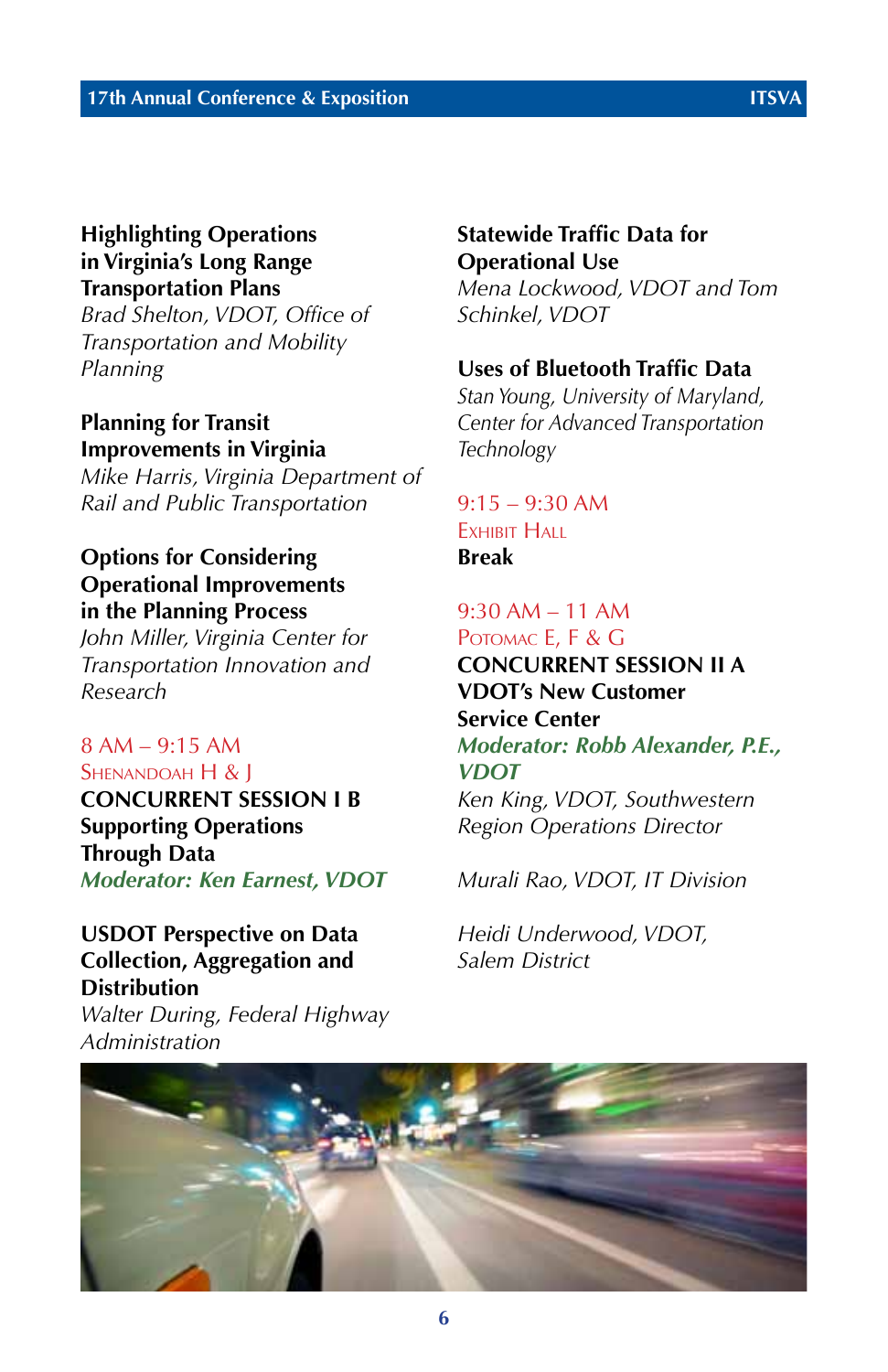#### 9:30 AM – 11 AM Shenandoah H & J

#### **CONCURRENT SESSION II B Open Forum Discussion on Transit Technology** *Moderator: Mike Harris, DRPT*

Instead, attendees will discuss several topics that relate to their experiences with ITS implementations, and share what they have learned and the challenges they face. We hope you walk away with a 'big picture' understanding of the overall transit ITS environment in Virginia. In addition, we know you will find value in discussing ITS issues with the ITS community in the Commonwealth of Virginia, as a means of improving your own understanding of the technologies and issues.

#### **ITS Work at VDOT and in the VDOT Regions**

*Connie Sorrell – Chief of System Operations, VDOT*

*Tom Phillips – Operations and Security Division Administrator, VDOT*

*Dwayne Cook – Eastern Region Operations Director* 

*Dean Gustafson – Northwestern Region Operations Director*

*Ken King – Southwestern Region Operations Director* 

*Jim Smith – Central Region Operations Director*

*Hari Sripathi – Northern Region Operations Director*

#### 11 AM – 12:30 PM Potomac E, F & G

**Upcoming ITS Work in the Commonwealth** *Moderator: Greg Pieper*

**HRTPO Efforts & Initiatives** *Rob Case, HRTPO*



**7**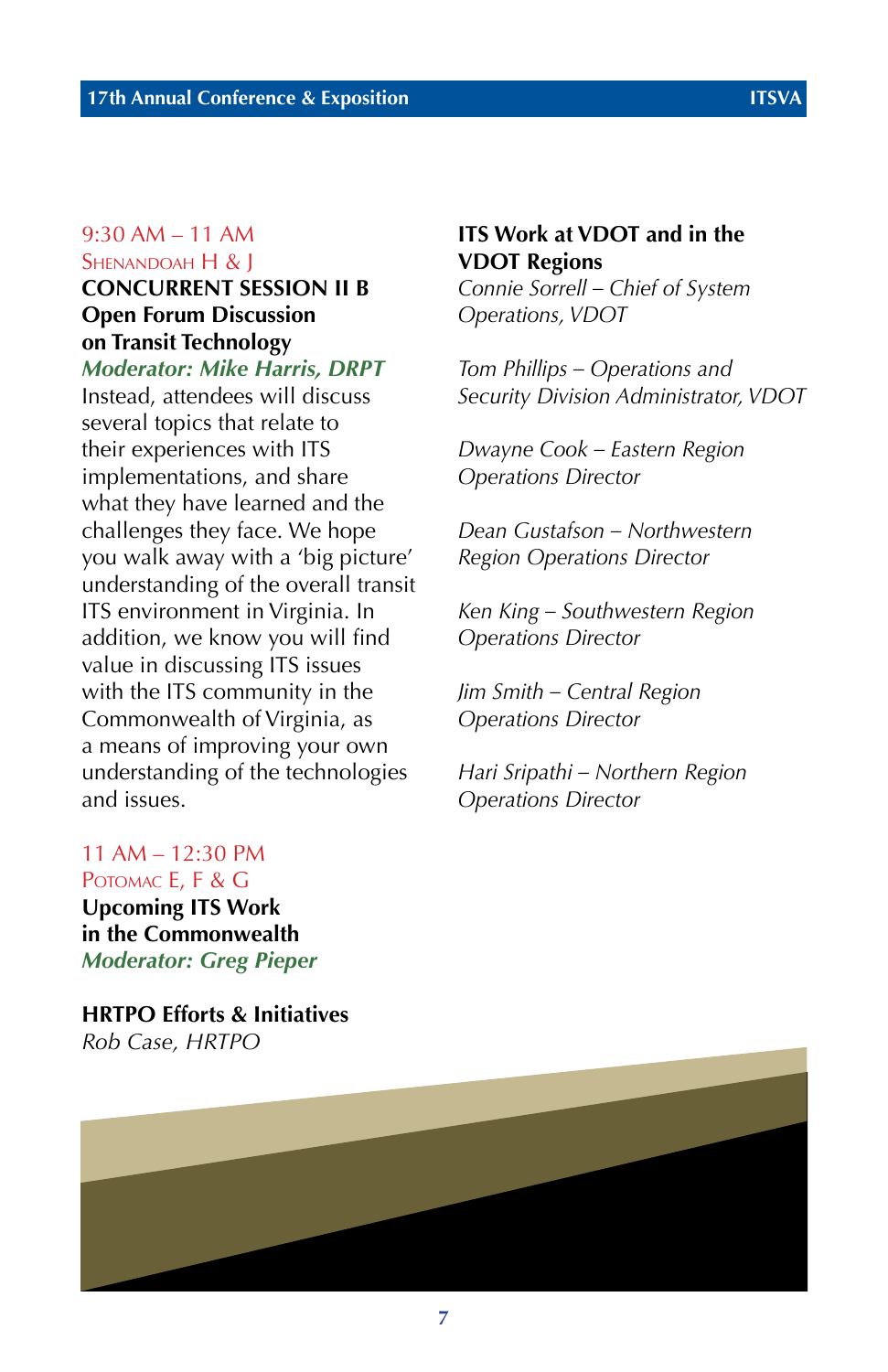## *Speakers*

**Robert B. Case** is a Principal Transportation Engineer with the Hampton Roads Transportation Planning Organization (HRTPO), where he leads a team of engineers who staff the Hampton Roads Transportation Operations subcommittee and perform corridor studies, congestion analyses, and freight studies. He is a licensed Professional Engineer in Virginia, a registered Professional Traffic Operations Engineer, and an ASCE Fellow. He received a B.S. in Civil Engineering from Old Dominion University and an M.S. in Civil Engineering from Georgia Tech.

#### **Dwayne Cook**

**Thelma Drake** is the Director of Rail and Public Transportation for the Commonwealth of Virginia. She is a former member of the U.S. House of Representatives (2005-2008) and Virginia's House of Delegates (1996-2004). Her Congressional committee assignments included House Armed Services; Transportation and Infrastructure; Resources; and Education and Workforce. During her four years in Congress she was a strong advocate for military personnel and their families and she was a constant voice in offering meaningful solutions to America's complex energy challenges. In the Virginia House of Delegates she

served on Transportation; General Laws; Corporations, Insurance and Banking; and Finance Committees. She also chaired the Virginia Housing Study Commission and served on the Chesapeake Bay Commission. In addition to her national and statewide congressional tenure, Drake has over 30 years of experience and success in the real estate profession.

**N** Walter During is a Transportation Specialist in the Office of Transportation Management at the Federal Highway Administration. Prior to joining the Administration in 2009, he was the Design Engineer at VDOT in the Staunton District and subsequently, the Traffic Engineer for the Winchester area. Earlier, he worked for a local government and also in the consultancy services in the areas of traffic management and transportation planning. During holds an M.S. in Civil Engineering and is a registered P.E.

**Example Gregory J. Edwards** originally joined the Virginia Port Authority in July 1992, and then went to work for Norfolk Southern Railroad in the corporate headquarters as their Intermodal Account Manager for the Mid-Atlantic Region. He rejoined the Port Authority in 2000 and served as the Managing Director of Marketing & Intermodal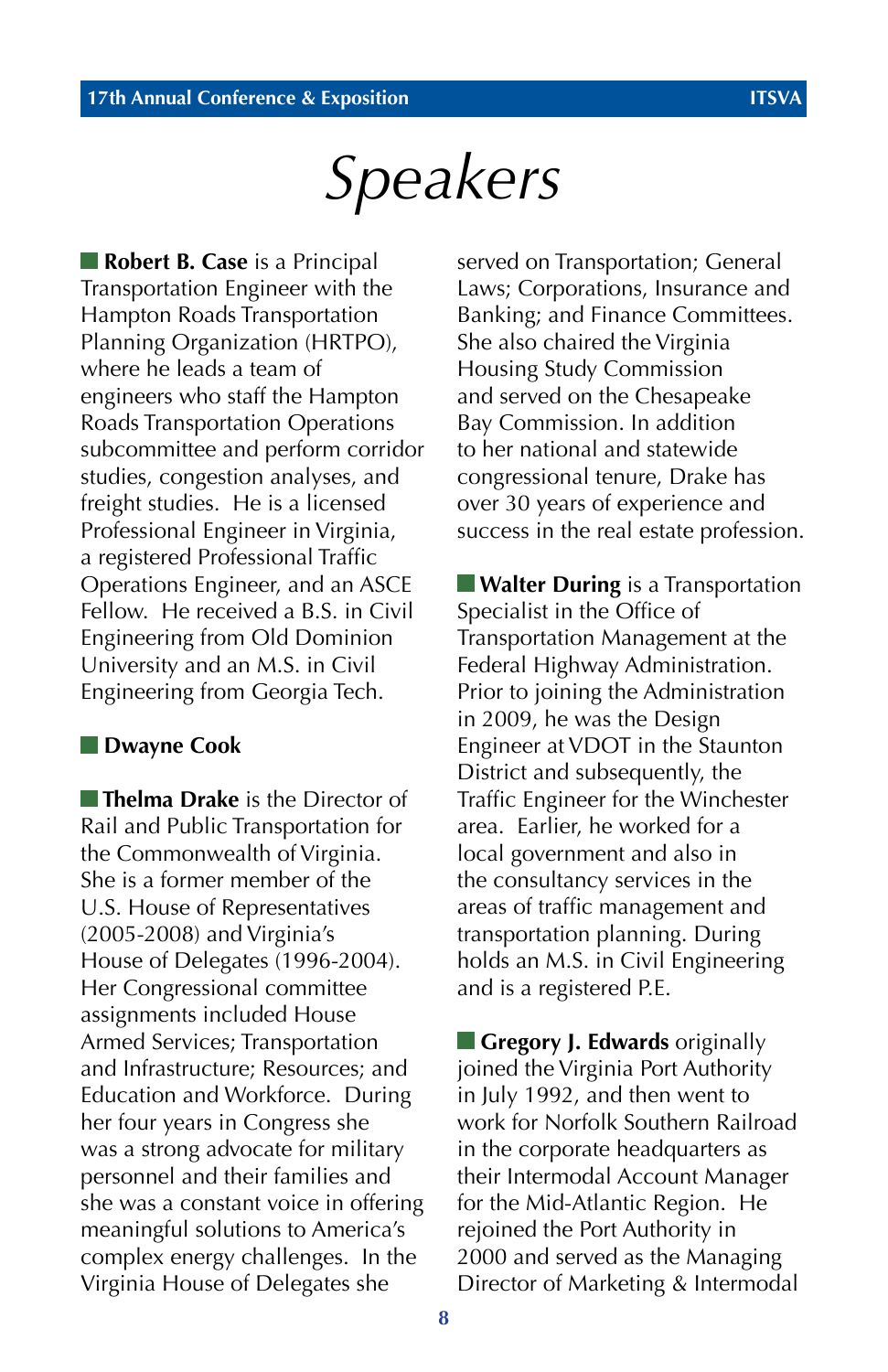until December 2008. In 2009, he assumed the position of Director of External Affairs where he currently oversees media and community relations and supports the Senior Deputy Executive Director in the area of governmental relations and outreach. He serves on the board of "Future of Hampton Roads" and is a graduate of the State Chamber's LEAD Virginia program, class of 2009. He is currently enrolled in the LEAD Hampton Roads class of 2011 and is a graduate of Old Dominion University in Norfolk (B.A. in English, Journalism Emphasis, May 1992).

**Chris Francis**, Ph.D. is the ITS Development Manager for VDOT's Operations and Security Division (OSD). Chris is responsible for advancing VDOT's Operations Program through the Statewide Systems Operations Program, ITS Architectures, Secretary/ Commissioner's New Technology Initiatives (ATM, ICM, DMA, and Connected Vehicle Initiatives) and the Six Year Operations Improvement Program, OSD's vehicle to deliver ITS, Operations, and Special Facilities projects. He has over 25 years of professional experience in field of Traffic and Transportation serving VDOT from 2006 and has worked in Transportation Planning, Traffic Engineering, Traffic Operations, and Highway Maintenance in India, New Zealand, and the USA. He holds a BS in Civil Engineering, MS in Transportation Engineering, and a PhD in Land Use Transportation Planning.

#### **Dean Gustafson**, P.E., PTOE

**Michael Harris** is a Project Manager/Coordinator for the Virginia Department of Rail and Public Transportation in Northern Virginia. He has 25 years experience in the ITS operations, transit, traffic engineering and transportation planning. He holds a Bachelors Degree in Civil Engineering from Penn State University and a Masters Degree in Urban Systems Engineering from George Mason University. He is a board member of ITS Virginia.

 **Glenn Havinoviski**, P.E. is an international expert in Intelligent Transportation Systems (ITS), with a particular focus on active traffic management, road pricing, and freeway management, along with bus rapid transit and related traffic signal priority operations activities. His 28 years of experience (26 in consulting, 2 in the public sector) include serving as both a practice builder and a practice leader, providing project management

*continued*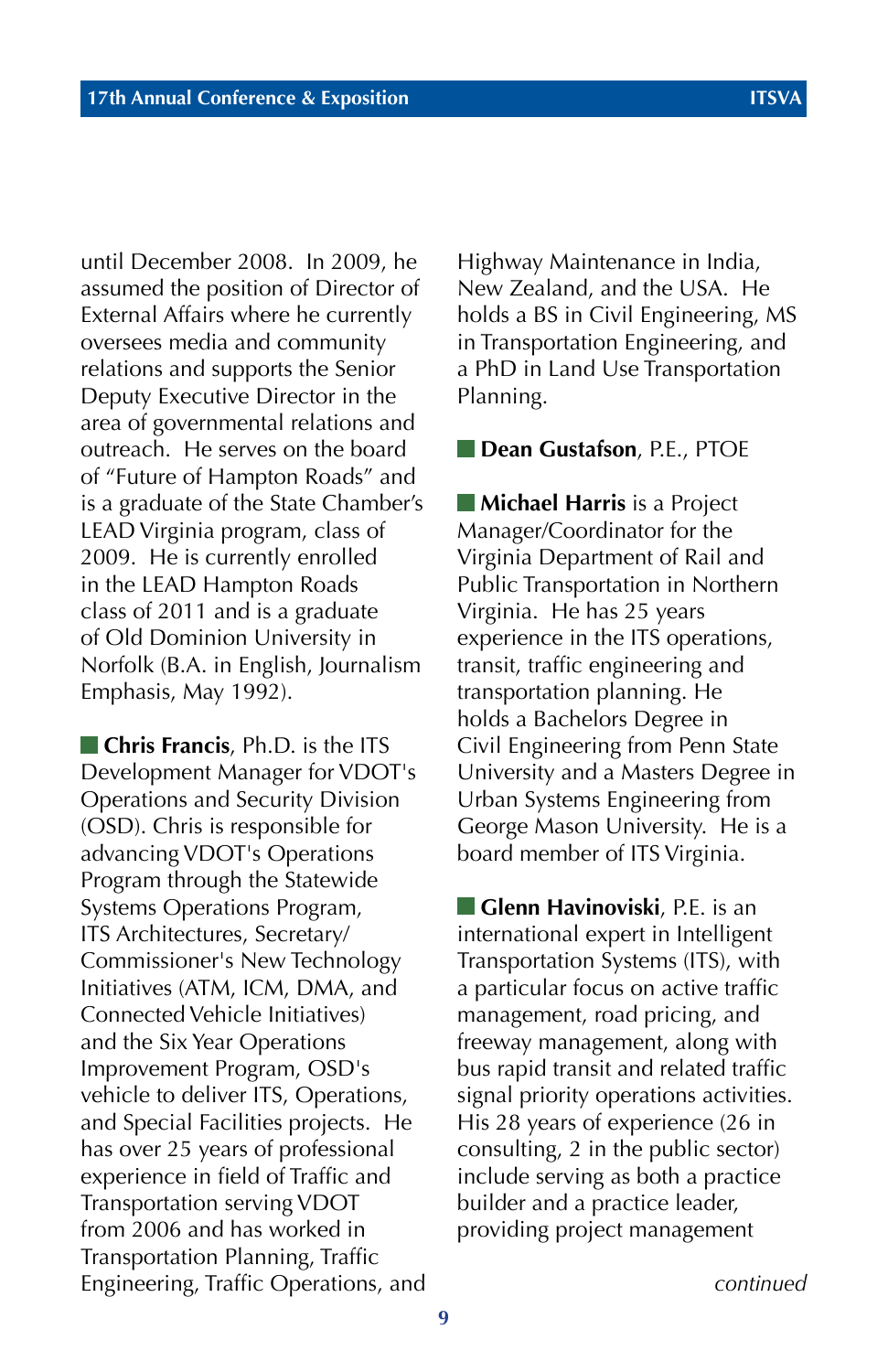and technical leadership for ITS and traffic management projects in Virginia and 16 other states, along with projects in Dubai, Abu Dhabi, Taiwan, Hungary, Mexico and Saudi Arabia. His specialties include planning, design and implementation of traffic management and traveler information systems; development of arterial, freeway and multimodal ITS applications including high-occupancy tolling facilities; national, corridor, statewide and regional ITS architecture and planning activities; public transportrelated traffic signal systems priority activities; and technical training related to ITS planning and systems engineering (National Highway Institute courses). Mr. Havinoviski is currently a registered professional engineer in Virginia, Maryland, DC, North Carolina, Delaware, and New York State. He is a member of the Institute of Transportation Engineers and a past president of ITS Virginia.

**Richard D. Holcomb** is the Commissioner of the Virginia Department of Motor Vehicles, a state agency with a budget of approximately \$200 million and a statewide workforce of more than 1,800 employees. Holcomb oversees the collection of approximately \$2.2 billion dollars in revenue annually, which funds a significant portion of the state's new roads, and highway construction and maintenance. In addition, he serves as the Governor's Highway Safety Representative, on the Washington Metropolitan Area Transit Commission, and was appointed by Governor Robert F. McDonnell to serve on Virginia's Information Technology Advisory Council. He is chairman of the Virginia Motor Vehicle Dealer Board, and a member of the Virginia Board of Towing and Recovery Operators. This is Holcomb's second stint as the leader of DMV. He previously served as Commissioner under Governor George F. Allen and Governor James S. Gilmore.

**Tom Kern** is the Executive Vice President of ITS America where he provides oversight and support for all technical programs, business development activities, legislative initiatives, meeting planning, member sales and service, and communications. Prior to joining ITS America, Tom was a senior associate at the Annie E. Casey Foundation, overseeing knowledge management and organizational learning. He previously served as deputy executive vice president of the American Consulting Engineers Council, the executive director of its Research Foundation, program manager for American Management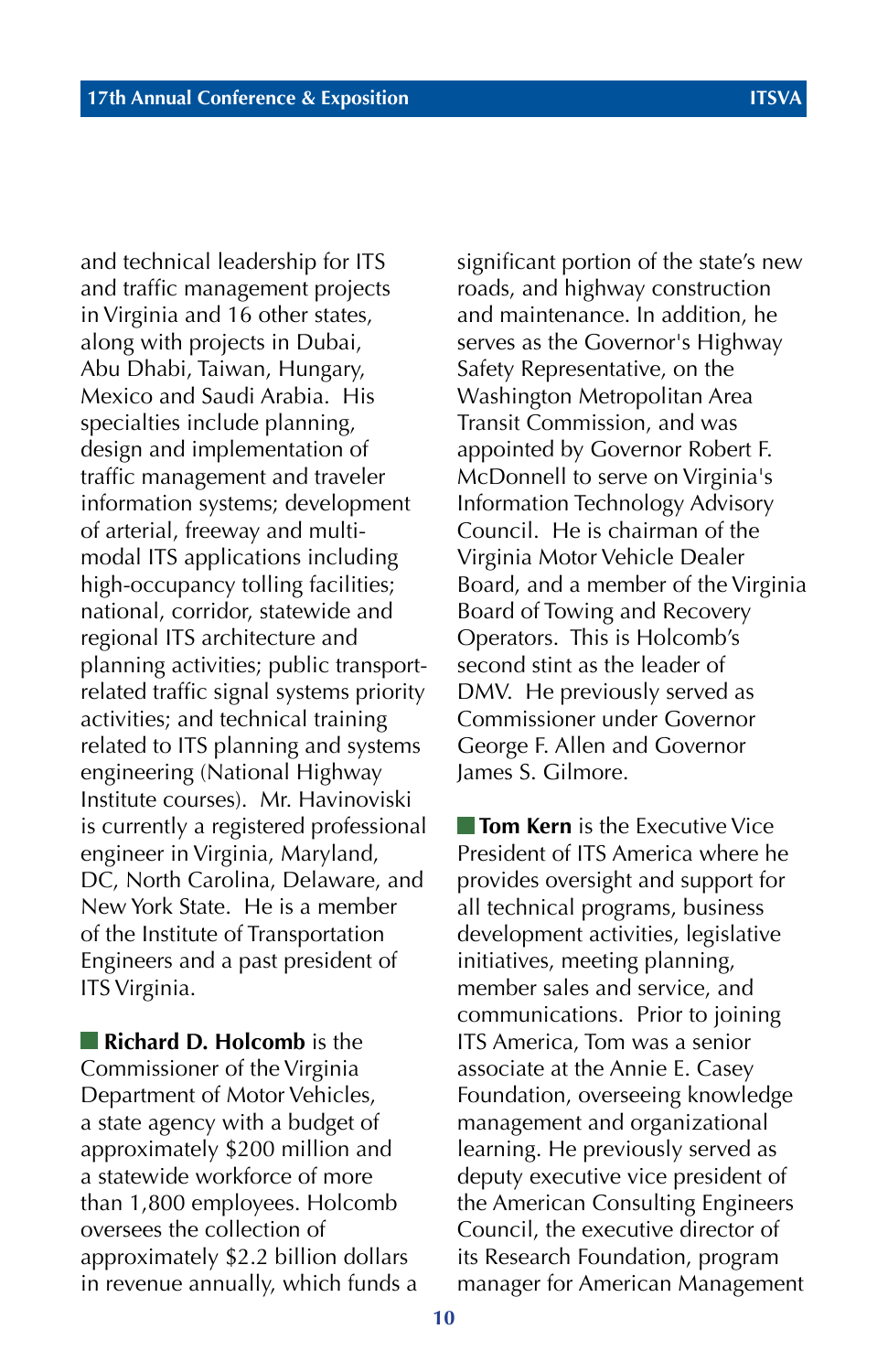Systems, Inc., and as a public servant in the U.S. Environmental Protection Agency. In his spare time, Tom is an adjunct instructor in knowledge management at Johns Hopkins University. He holds a BA in Government and Economics from Georgetown University, earned his MPA from the London School of Economics, and attended Oxford University where he did graduate work in the Department of Politics.

**Ken King** is the VDOT Southwest Regional Operations Director, which serves the Bristol, Salem and Lynchburg Districts including the operation of the mountain tunnels along Interstate 77. In addition to the duties within these Districts, Ken also directs the operation of VDOT's statewide Customer Service Center. Prior to joining VDOT, he managed the City of Roanoke's Transportation Division and also worked for the North Carolina Department of Transportation and the City of Greensboro in the areas of Traffic Engineering, Land Development, and Transportation Planning, including MPO operations and administration. Ken received his civil engineering undergraduate degree from Old Dominion University and is a licensed professional engineer in Virginia and North Carolina.

**Dr. Sheila (Charlie) Garness Klauer** has been working in transportation human factors since 1997, initially at the Battelle Human Factors Transportation Center (Seattle, WA) and then at VTTI. Her primary research interests include driver distraction and fatigue issues. Currently, she is the project manager for the Naturalistic Teenage Driving Study; a study investigating the driving behaviors of newly licensed teen drivers during their first 18 months of driving. She will also be involved in the upcoming Driver Coach study. The focus of the Driver Coach study will be to evaluate the benefits of providing feedback when teens engage in risky driving behaviors (e.g. hard braking, speeding, alcohol use, and looking away from the forward roadway for extended periods of time.) Dr. Klauer has authored or co–authored over 30 journal or technical reports, is a member of the Human Factors and Ergonomics Society and a member of the TRB Young Driver Safety Subcommittee. She has also testified before state legislative transportation subcommittees as an expert on driver distraction and appeared on several national media news programs.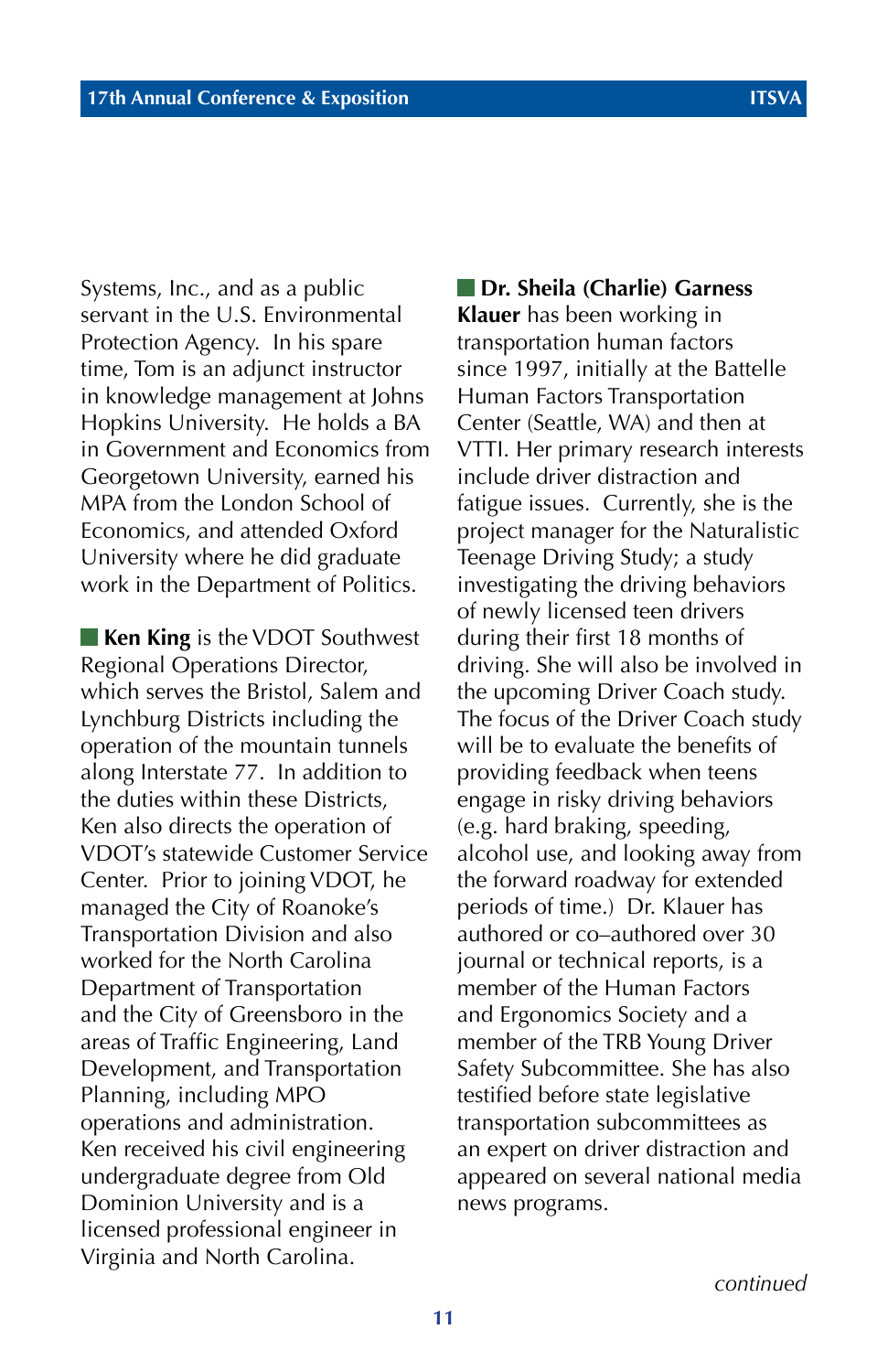**Mena Lockwood**, is an Assistant State Traffic Engineer responsible for Traffic Data, Analysis and Engineering Studies. In the 15 years she has spent at VDOT, she has worked at the Northern Virginia District, the Fairfax Residency, the Virginia Transportation Research Council, the Central Office Planning Division, and the Operations and Security Division. She also spent several years working for KCM Consulting in Portland OR. Lockwood has a BSCE from Virginia Tech and a MSCE from the University of Virginia and is a registered Professional Engineer in Virginia.

**I John Miller** has been a research scientist with what is now the Virginia Center for Transportation Innovation and Research (VCTIR), since 1994, focusing on safety and planning. At present, he also serves as adjunct faculty with the University of Virginia Department of Civil and Environmental Engineering. Prior to joining VCTIR, John taught with the U.S. Peace Corps at the Collège d'Enseignement de Mandji, Gabon. He has a B.S. in Electrical Engineering and a Ph.D. in Civil Engineering from the University of Virginia, and he is a licensed professional engineer in Virginia.

**I** James Pol is the Team Leader for Program Management and Evaluation in the USDOT ITS Joint Program Office. He was involved in the development of data and information management programs such as traveler information/511, archived data management, transportation management center operations, and road weather management (including the Clarus Initiative). The Government Accountability Office cited James as a national expert in traveler information programs in a 2010 report on the topic. Pol now oversees the independent evaluation of all ITS research conducted by the U.S. Department of Transportation to ensure the greatest validity in costs and benefits information on ITS for stakeholders worldwide. He has a bachelor's in Civil Engineering from Rensselaer Polytechnic Institute, a master's in Computer Systems Management from the University of Maryland, and he is a registered professional engineer in Delaware. James is also a certified Project Management Professional from the Project Management Institute.

**Murali Rao** is currently the Information Technology Director for VDOT where he is responsible for all IT functions, including IT Administration and Governance, Systems Engineering, Software

 **Tom Phillips**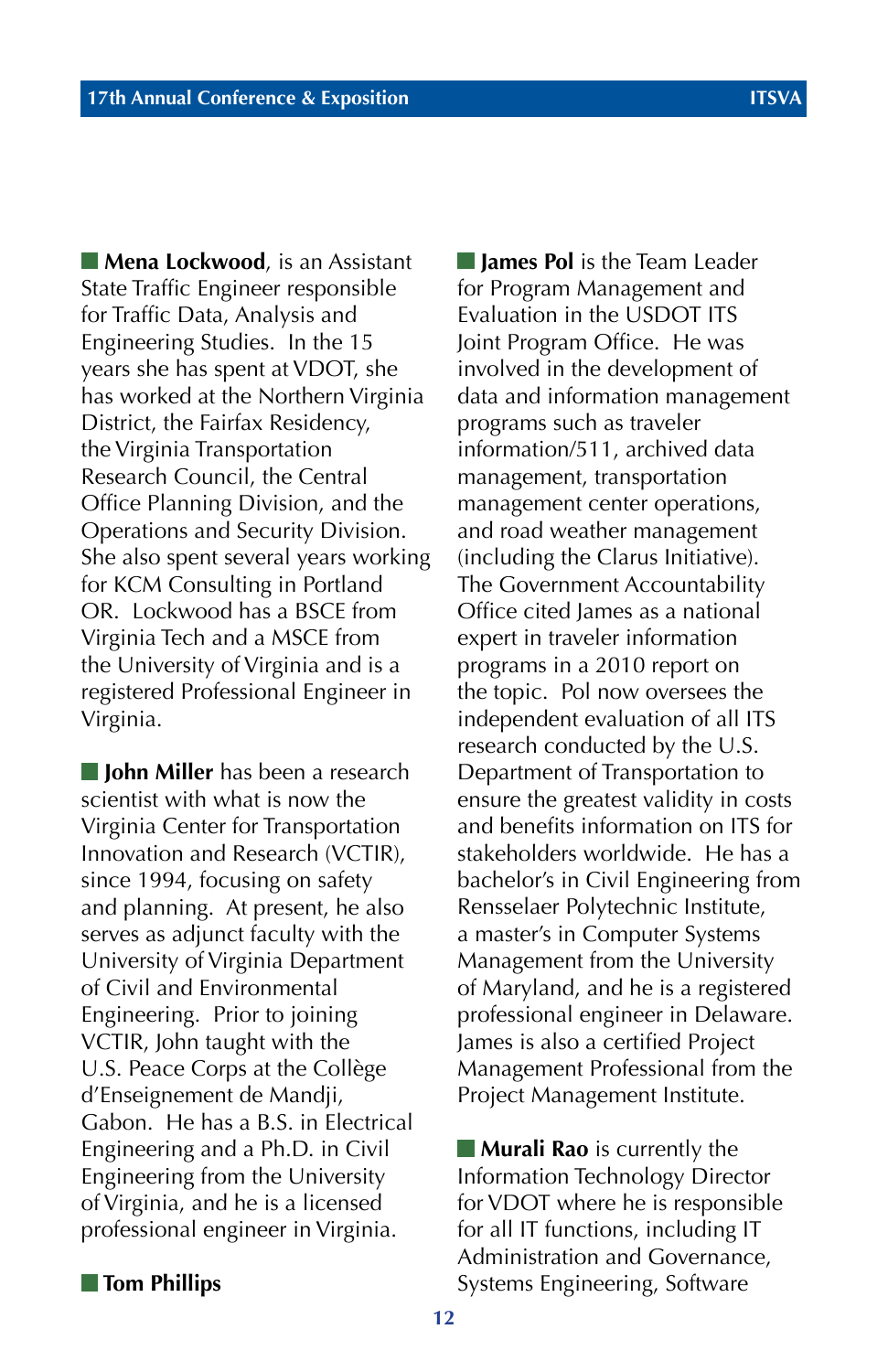Development and Application Maintenance, and Enterprise Data Management. He also manages IT infrastructure and operations support provided by the Virginia Information Technologies Agency. Since 2005, Rao has also served as the agency Information Security Officer, responsible for security policy, planning, implementation and compliance monitoring. He directs a statewide program with 180 employees and consultants, and manages an annual IT budget of \$70 million. He has been with VDOT for 17 years, and has 24 years of IT management experience. He holds a BS in Physics and an MS in Computer Engineering.

**Margie Ray** is a Program Manager in the newly created Office of Transportation Public-Private Partnerships (or PPTA Office) for the Commonwealth of Virginia. She has more than 13 years experience in the private sector before joining the Virginia Department of Transportation in 2001. In her current role, she facilitates the development and procurement of contracts for Public Private Transportation Act (Virginia's Public Private Partnership legislation) and develops policies, procedures and guidance documents, and coordinates innovative delivery activities among federal and local government transportation agencies.

Ray received her undergraduate degree in Geology from the College of William and Mary and her master's degree in Environmental Sciences from the University of Virginia.

**Tom Schinkel** has been with the Virginia Department of Transportation since 1990 and has been the program manager for the state's traffic data collection program since 1997. Prior to working for VDOT, Schinkel served for several years as a Logistics Officer in the United States Army. He has a BS in Economics from South Dakota State University and an MS in Administration from Central Michigan University.

**Robert Sheehan**, P.E., PTOE is a Transportation Specialist with the Federal Highway Administration (FHWA), Office of Operations - Transportation Management. He joined FHWA in August 2008 and supports the U.S. Department of Transportation (USDOT) Integrated Corridor Management (ICM) Initiative, Active Transportation and Demand Management program, and Tolling/Pricing technologies. Prior to joining the FHWA, he spent 8 years at the Virginia Department of Transportation (VDOT), Northern Region as the Field Operations

*continued*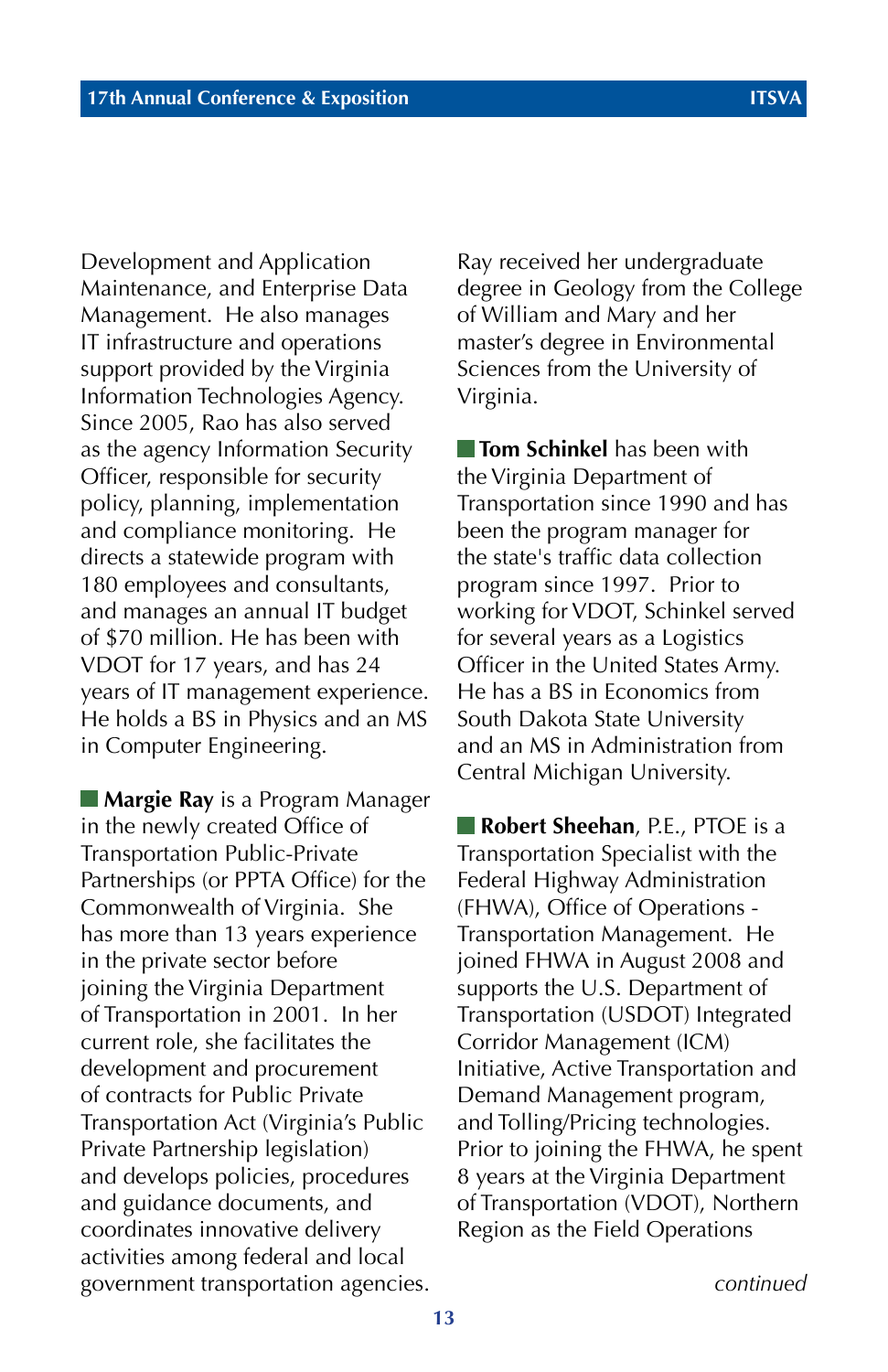Manager for the Smart Traffic Signal System and Freeway Operations Engineer for the Smart Traffic Center. He received his Professional Engineer license in 2004 and his Professional Traffic Operations Engineer certification in 2008. Bob has a Master's Degree in Civil Engineering from Virginia Tech and a Bachelor's Degree in Civil Engineering from West Virginia University.

**Brad Shelton** is the Statewide Highway Plan Project Manager for VDOT's Transportation and Mobility Planning Division. Over the last four years, Brad has been responsible for leading an interdisciplinary team in the development of the highway element of the 2035 Virginia Surface Transportation Plan. He has also performed work in the areas of transportation policy, functional classification, access management and served as a member of the Multimodal Advisory Committee responsible for developing the state's long-range multimodal policy plan, VTrans2035. Prior to joining VDOT, Brad worked as a principal planner for Goochland County, VA and as a transportation planner for Montgomery County, PA and the Richmond Area MPO. He holds an undergraduate degree in Urban Studies and a Master's of Urban and Regional Planning, both from

Virginia Commonwealth University and is a member of the American Institute of Certified Planners.

#### **Jim Smith**

**Connie Sorrell** is Chief of System Operations at the Virginia Department of Transportation, responsible for the \$1.2 billion dollar maintenance and operations programs. The programs cover over 57,000 miles of highways throughout Virginia. In addition to directing all roadway maintenance and asset management programs and funding, she also has responsibilities for safety, traffic engineering, incident management, ITS, traveler information, security and emergency management programs. The performance-based programs and services also include the operations of many special facilities, including tunnels, ferries and the 41 safety rest stops in Virginia. Sorrell, who came to VDOT in 1982, has also served as Chief of Policy and Organizational Development, as well as District Administrator for the Richmond and Hampton Roads Districts. Sorrell is a member the ITS America Board of Directors and serves as a member of the TRB Research and Technology Coordinating Committee that advises FHWA and Congress on the FHWA research program and the Strategic Highway Research

**14 15**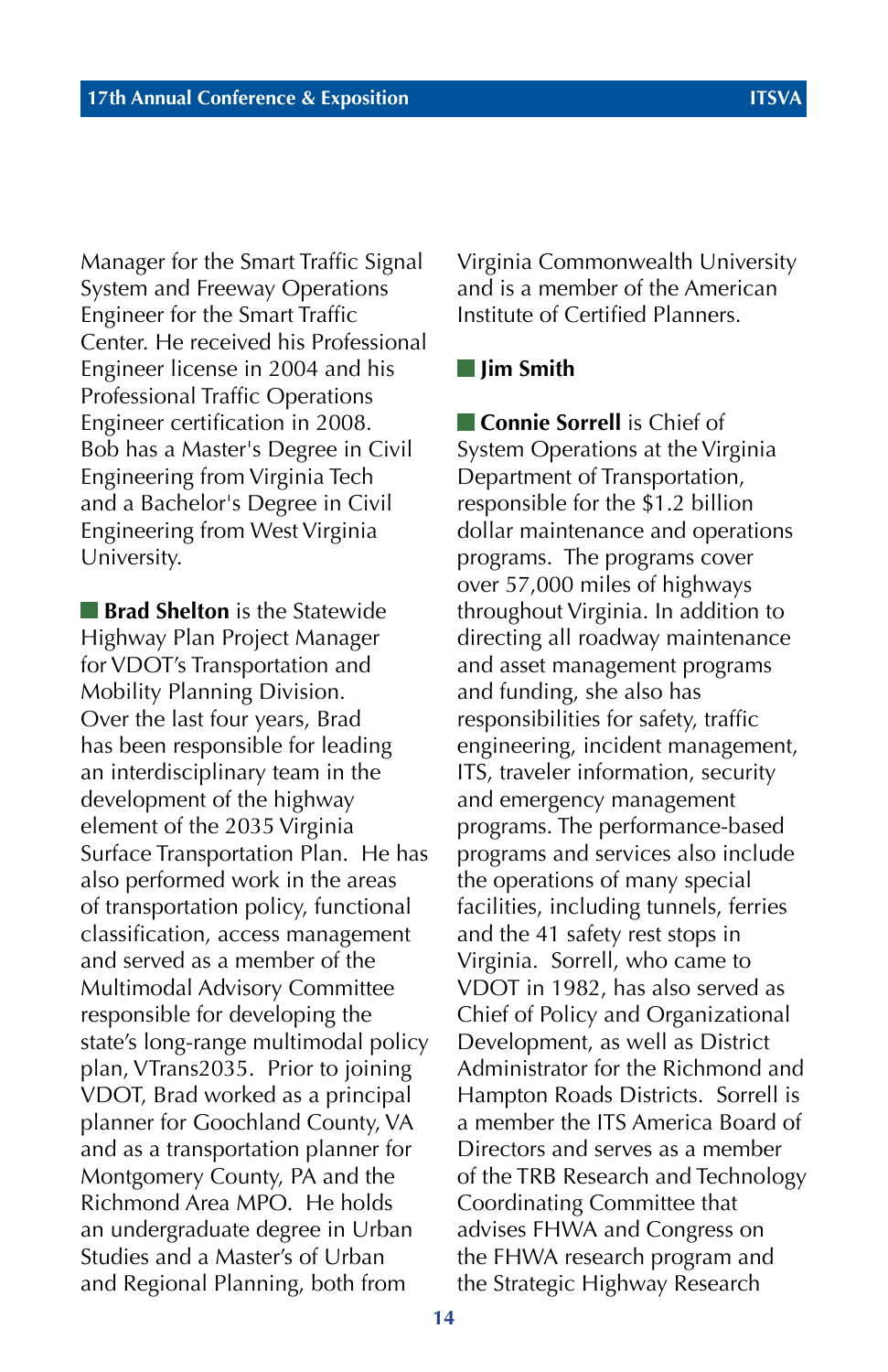Program Committee on Reliability of travel.

#### **Hari Sripathi**

**Michael L. Todd** is currently serving the Commonwealth as a Multimodal Planning Specialist with the Office of Intermodal Planning and Investment under the Transportation Secretariat. Most of his transportation planning career has been spent in Richmond working in either the private or public sector, including the Richmond office of Michael Baker Jr., Inc. as a transportation planner. While working with Baker, he participated in multiple local area planning efforts such as the Chesterfield Comprehensive Plan update and the Broad Street Rapid Transit Study, as well as many other long range planning efforts and multimodal corridor studies throughout the state, including the Southeast High Speed Rail Tier II EIS from Richmond to Raleigh, NC.

**Heidi Underwood** has served as the public affairs manager for VDOT's Salem District since 2007. In this position, she is responsible for developing and supervising the internal and external communications program for the Salem District. Underwood is also an active participant on a number of statewide public affairs committees

within the agency, and helped lead the outreach and advertising campaign related to the launch of the new VDOT Customer Service Center. She holds a master's degree in liberal studies from Hollins University and a bachelor's degree from Mount Union College in Mass Media and Communications.

**Stan Young**, Ph.D., has been a member of the Research Faculty at the University of Maryland Center for Advanced Transportation Technology since 2006, specializing in traffic detection, monitoring and performance measures. He is also president of Traffax Inc., a university startup created to commercialize Bluetooth Traffic Monitoring technology developed at the University of Maryland. Prior to joining UMD, Dr. Young spent 12 years with the Kansas Department of Transportation (KDOT), which included positions in transportation planning, pavement management, IT management and advanced technology research. He earned his PhD in Engineering from Kansas State University, and is the current president of the Advanced Transit Association.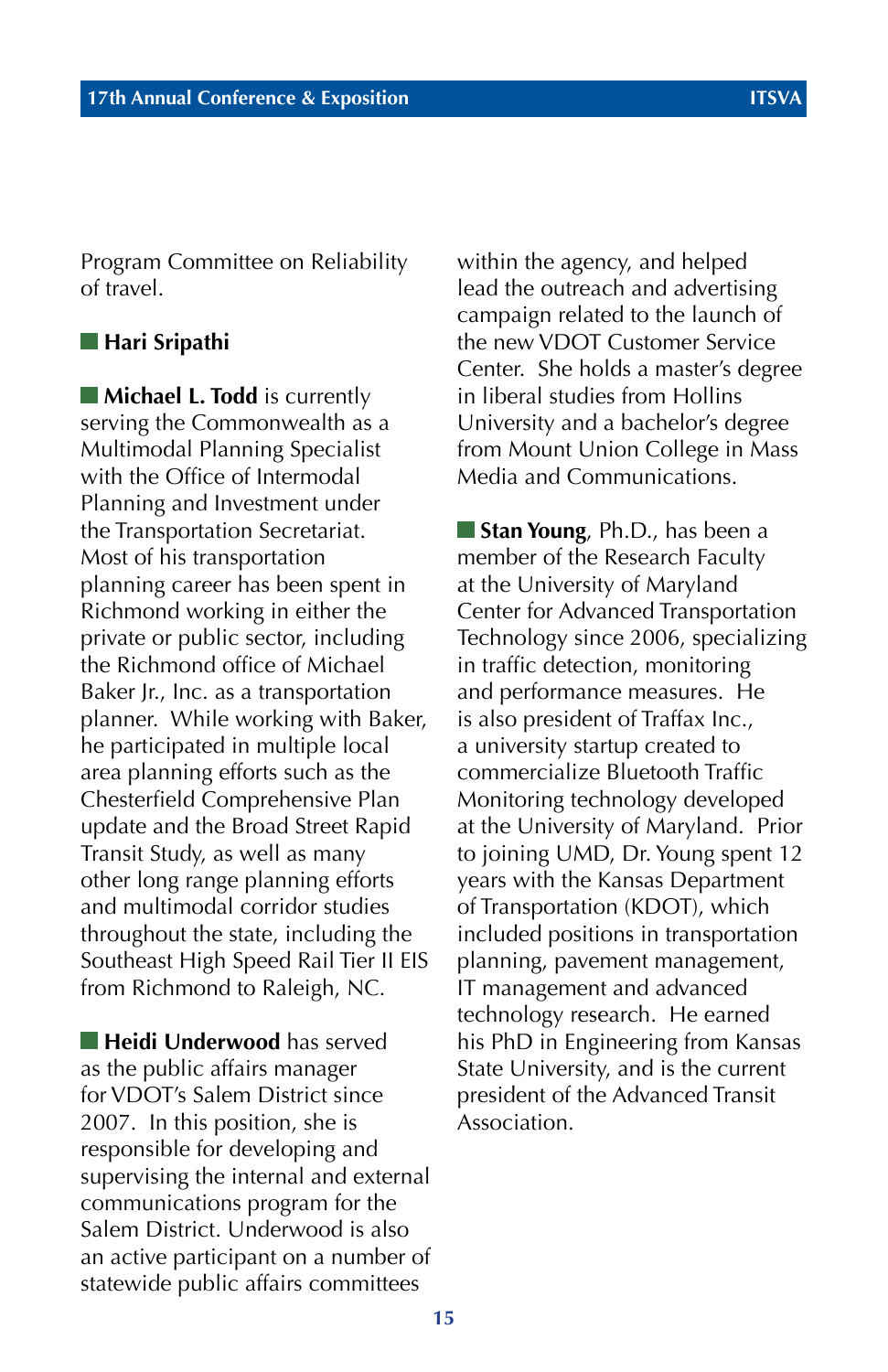#### **17th Annual Conference & Exposition ITSVA**



- Wednesday, May 4th **10:30 a.m. - 7 p.m.**
	- **• Thursday, May 5th 7 a.m. - 10 a.m.**
	- **• In addition, the Continental breakfast Thursday, all breaks, lunch and the reception on Wednesday are held in the Exhibit Hall.**

#### **17**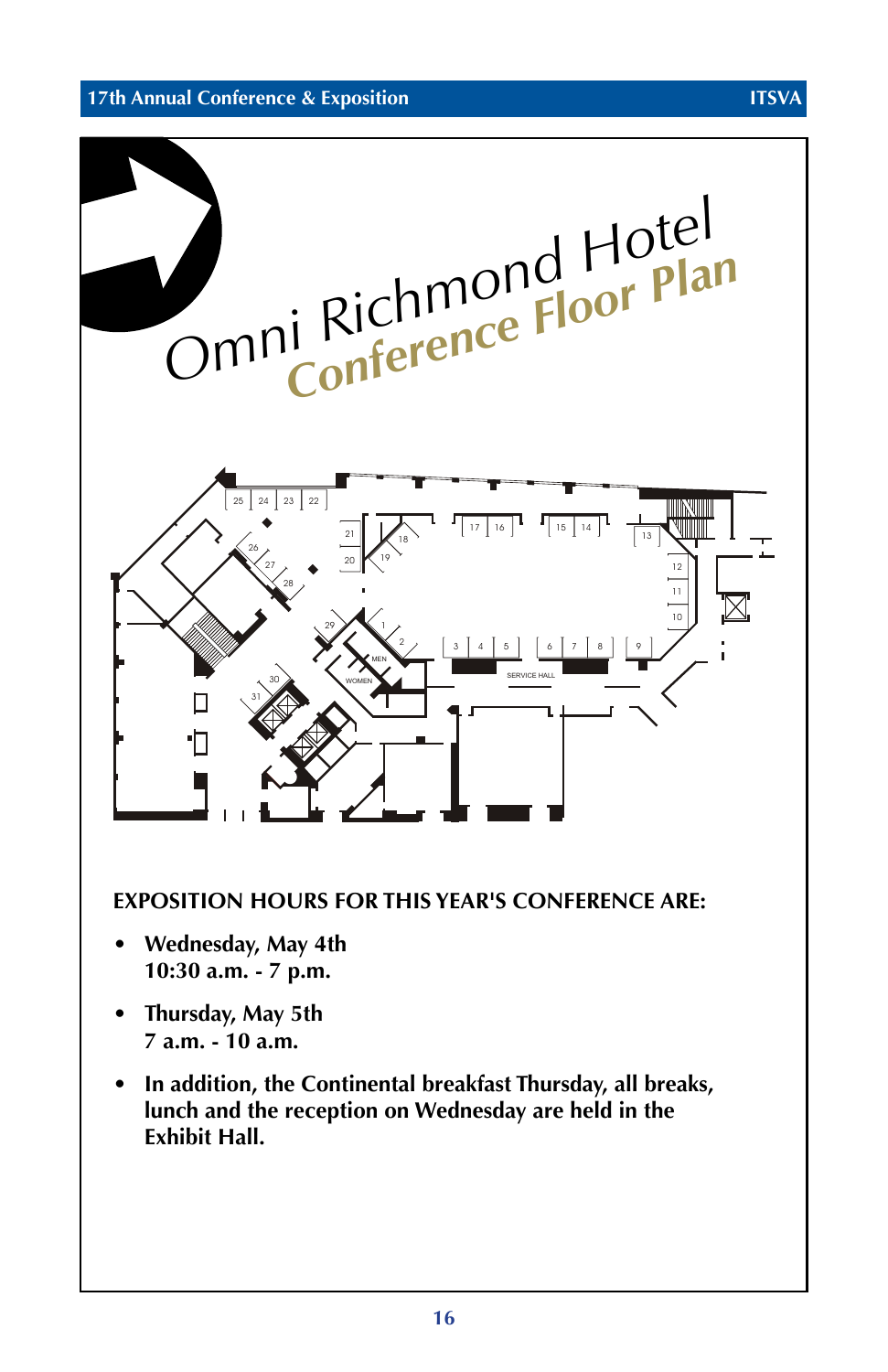## *Exhibitors*

## AECOM **AECOM**

#### Booth #13

AECOM is a global provider of professional technical and management support services to a broad range of markets, including transportation, facilities, environmental, energy, water and government. With approximately 45,000 employees around the world, AECOM is a leader in all of the key markets that it serves. AECOM provides a blend of global reach, local knowledge, innovation, and technical excellence in delivering solutions that create, enhance and sustain the world's built, natural, and social environments. A Fortune 500 company, AECOM serves clients in approximately 125 countries.



**Citilog** Booth #9

Citilog is a world leading provider of video analytic solutions for the traffic and transportation markets. Citilog's Highway suite of softwarebased products (MediaTunnel, MediaRoad, VisioPad, MediaTD) provide instant real time incident detection for tunnels, bridges, and roadways to enable proactive responses that aid in maximizing

efficiency and minimizing risk and losses. Citilog's urban traffic management solutions (Xcam-p, XCam-ng, XCam-td) provide innovative solutions to improve traffic flow through intersections and significantly reduce traffic congestion in cities as well as related emission of green house gas effect and other pollutants.

#### CO Cohu, Inc. / Electronics Division ISO 9001 Certified

#### **CoHu, Inc.** Booth #12

CoHu Inc., Electronics Division is recognized worldwide as a leading U.S. designer and manufacturer of high-performance closedcircuit television cameras and systems for ITS/Traffic Management applications include general highway surveillance, electronic toll collection verification, traffic responsive timing, wide area detection, and inspection checkpoints. For additional information contact Gerard Amato at 410/381-5000. gamato@cohu.com

*continued*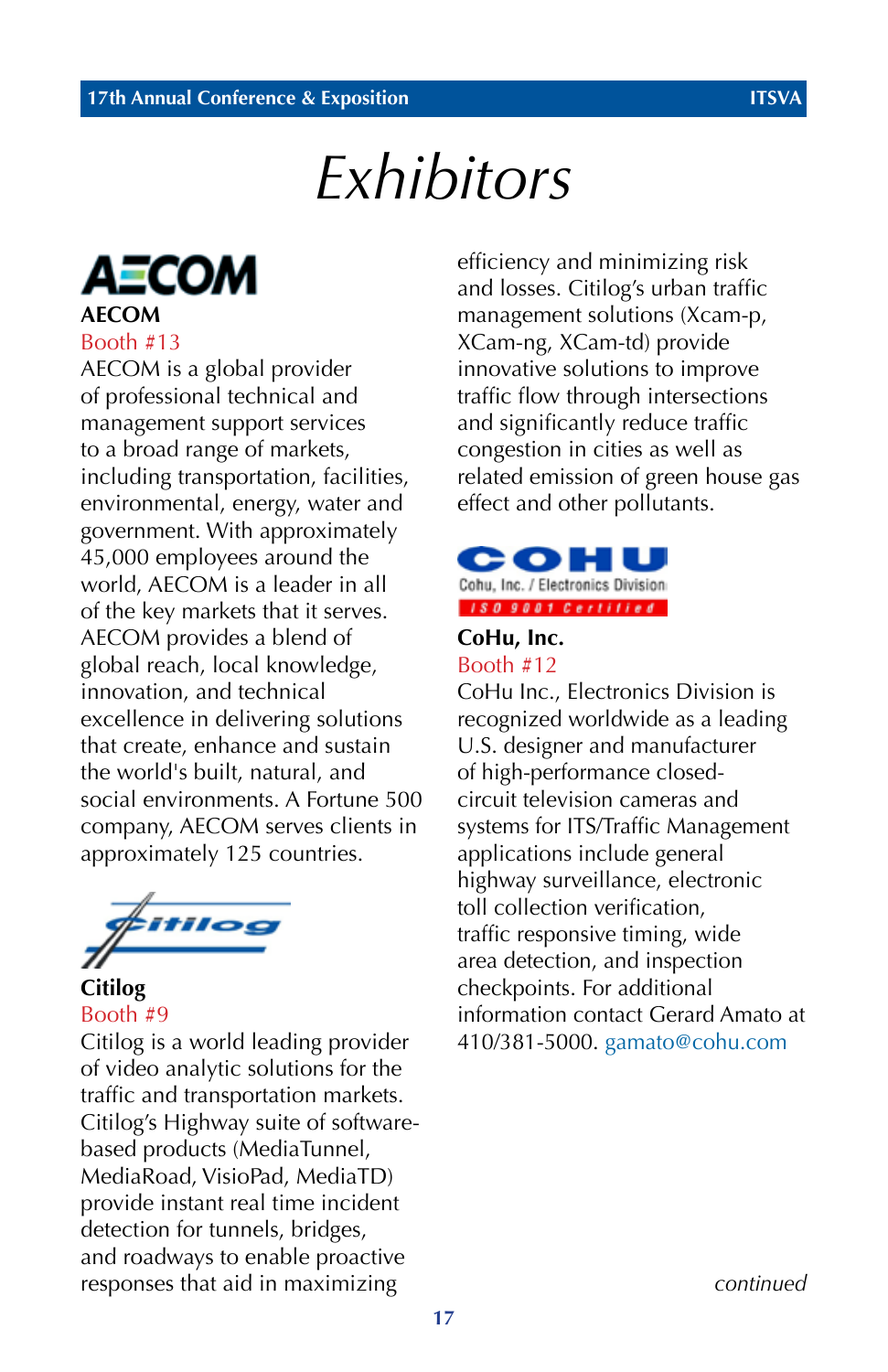

#### **Control Technologies of Central Florida (Mid-Atlantic)** Booth #18

Control Technologies has been active in the traffic control arena for over 30 years. They have manufactured over 25,000 traffic control enclosures throughout the U.S. and distribute (Traficon) video pedestrian detection, (Spot Devices) beacon safety systems, (Campbell) ADA compliant push buttons, (TrafficCast) travel time systems, (FLIR) thermal camera technology, (Sensata) battery backup systems & (McCain) traffic signal controllers. www.cttraffic.com

## **DAKTRONIC!**

Scoreboards, Displays, Video, Sound,

### **Daktronics**

#### Booth #5

A world-wide reputation for quality and reliability, an extensive line of LED DMS products and 23 years of transportation industry experience give Daktronics its strong lead in the ITS display market. Daktronics has helped hundreds of agencies show useful instructions, toll rates, travel times and road status information for millions of motorists every day. These displays are backed by an expansive network of service technicians, onsite commissioning, spare parts inventory, tiered service

plans, toll-free phone support and on-site training. Daktronics salespeople and engineers work closely with ITS professionals to develop innovative, effective and reliable ITS solutions.

# DT:

#### **Digital Traffic Systems** Booth #1

Digital Traffic Systems is an infrastructure services company providing specialized installation and maintenance of traffic data and ITS systems utilizing cameras, video encoder and distribution equipment, in-road and nonintrusive traffic sensors, sensor data collection equipment, display systems, traveler information systems and weather monitoring equipment. This timely information is used in diverse transport applications. www.dtsits.com



#### **Econolite** Booth #11

Econolite is a leading provider of traffic management solutions, specializing in Advanced Transportation Management Systems (ATMS) software, and the manufacturing of traffic controllers, cabinets and signals. Econolite is committed to employing advanced technologies that ease congestion,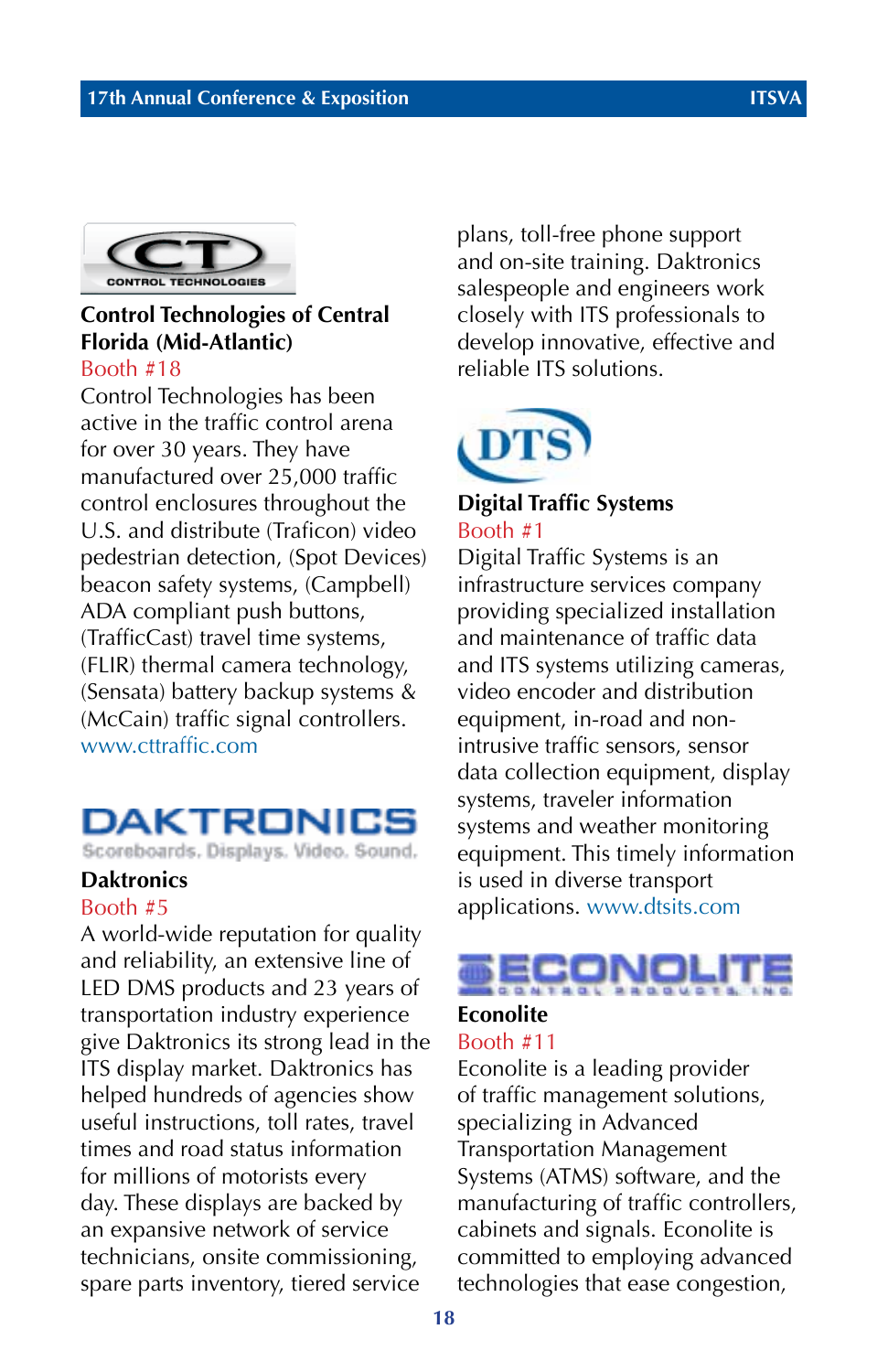reduce travel times, enhance transit operations, provide safer mobility, and improve the overall driving experience.



A Better Solution. Every Day.

#### **Elite Contracting** Booth #4

Elite Contracting Group is a fullservice technology contractor specializing in security, transportation and technology solutions including construction, installation and maintenance for critical infrastructure. Our years of experience and wide-ranging expertise set us apart as your best resource for solving complex problems safely and on time.



#### **FLIR Commercial Systems** Booth #7

FLIR's Thermal Traffic Detection and Monitoring Cameras make clear, high contrast images from heat not light, so they're impervious to the entire common imaging challenges that plague traffic monitoring and control systems that use visible light imaging technologies. This makes thermal cameras immune to direct sunlight (even at sunrise and sunset!), nighttime headlight glare, reflections off wet surfaces, smoke, dust, and light fog. In short, virtually any imaging challenge you can imagine can be overcome

with Thermal Traffic Detection and Monitoring Cameras. Having pioneered most of the known uses for thermal imagining technology for nearly 50 years, FLIR is the largest commercial manufacturer of thermal imagers and imaging solutions in the world.

#### **Image Sensing Systems** Booth #15



#### **IMAGO** Booth #14

IMAGO is a worldwide leader Dynamic Message Sign (DMS) manufacturer with its North America headquarters in St. Paul, MN. IMAGO has more experience in LED displays for traffic applications than any other company and has been deploying Dynamic Message Signs (DMS) for more than 25 years exceeding more than 10,000 signs in over 20 countries. Formerly known as ADDCO, IMAGO North America continues to design, manufacture, assemble, test, sell and service the products it is well known for. IMAGO's transportation product portfolio ranges from the modular environmentally sealed BRICK® to walk-in, and full color signs.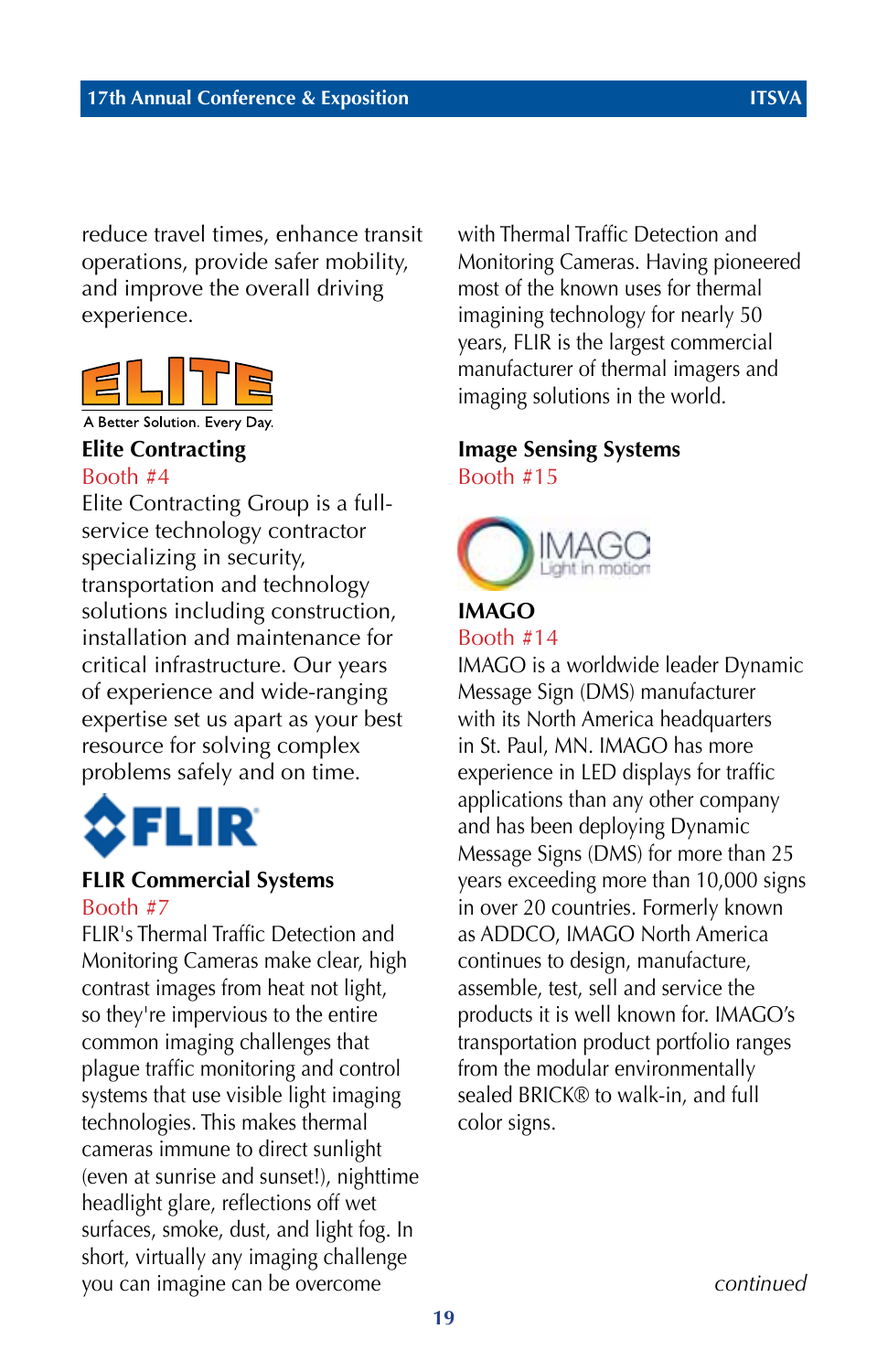



#### **Iteris** Booth #2

Iteris is a leader in the traffic management market delivering total solutions for public and private sector clients in key markets worldwide. We develop and apply advanced technologies to reduce traffic congestion and improve the safety of our surface transportation system. Iteris combines expertise in hardware and software engineering, image processing, and traffic management to develop systems that reduce travel time, reduce congestion, enhance transit operations, provide safer mobility, and improve the overall quality of life. By applying advanced engineering, best industry practices, experience and imagination, Iteris develops end-to-end solutions that solve traffic problems today and allow for future growth and flexibility.



#### **Open Roads Consulting** Booth #19

Open Roads Consulting is a leading provider of innovative Intelligent Transportation Systems and Critical Asset Protection Solutions to Federal, State, and Local Government clients. Open Roads is proud to celebrate over a decade of continued partnership

in Transportation Technology with the Virginia Department of Transportation. Open Roads has offices in Chesapeake, VA, Northern Virginia and Texas, and has missioncritical systems deployed in over 30 operations centers across the United States and in Guam.

www.openroadsconsulting.com



#### **RGA, LLC** Booth #10

RGA, LLC was founded in 1977 and is a growing and diversified company serving the intelligent transportation systems, transportation engineering, and transportation control equipment markets on a regional basis in Virginia, North Carolina, Maryland, West Virginia, and Washington, D.C. As a cabinet fabricator and representative for many of the most well respected manufacturers of transportation control, video, solar, and communications equipment, RGA provides equipment and solutions from the individual traffic signal and intersection controls to fully integrated advanced transportation management systems.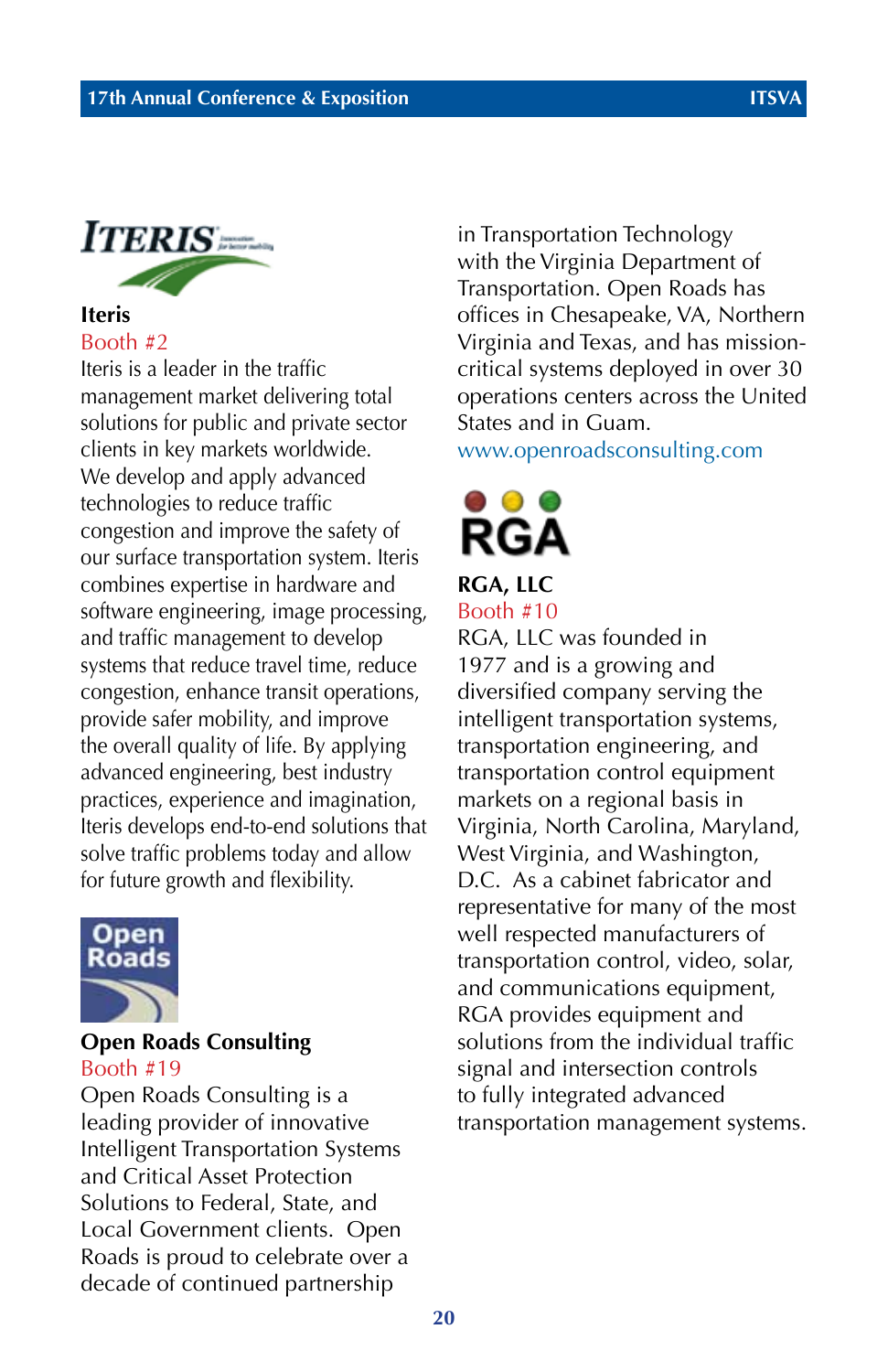

### **RuggedCom**

Booth #17

RuggedCom, Inc. is a leading provider of rugged communications networking solutions designed for mission-critical applications in harsh environments. RuggedCom's technology solutions include Ethernet switches including VDSL, network routers, wireless devices (WiMAX, Wi-Fi, cellular), serial servers, media converters, software and professional services. RuggedCom's products are designed for use in harsh environments such as those found in intelligent transportation systems (ITS), Traffic Signal systems, electrical power substations and "Smart Grids", industrial process control and military applications.



#### **SES America** Booth #8

SES America is a leader in the ITS industry and is recognized as a pioneer for the design, manufacturing, installation, and maintenance of Dynamic Message Signs, Lane Control Signs, Blank-Out Signs, and DMS Retrofit Kits. SES America continues to exceed customer expectations by adhering to three core principles:

Provide First Class Customer Service, Provide Quality Products, and Provide Continuous Innovation. SES America's products feature state-of-the art technology and are engineered to meet the highest industry standards. SES America's products are also known for their durability, longevity, reliability, and ease of maintenance. SES America focuses exclusively on the ITS industry and are continually finding innovative solutions to help solve the critical problems faced by state, county, and city departments of transportation across the United States.



### **TES, Inc.** Booth #6

Transportation Equipment & Services Inc., (TES), is a local distributor of products designed to make transportation systems safer, cost effective and reliable. With over 20 years of Intelligent Transportation Systems experience, TES is dedicated to providing their customers with the finest quality products and the highest level of customer service. We strive to be the leader in offering innovative solutions to transportation and highway industry needs.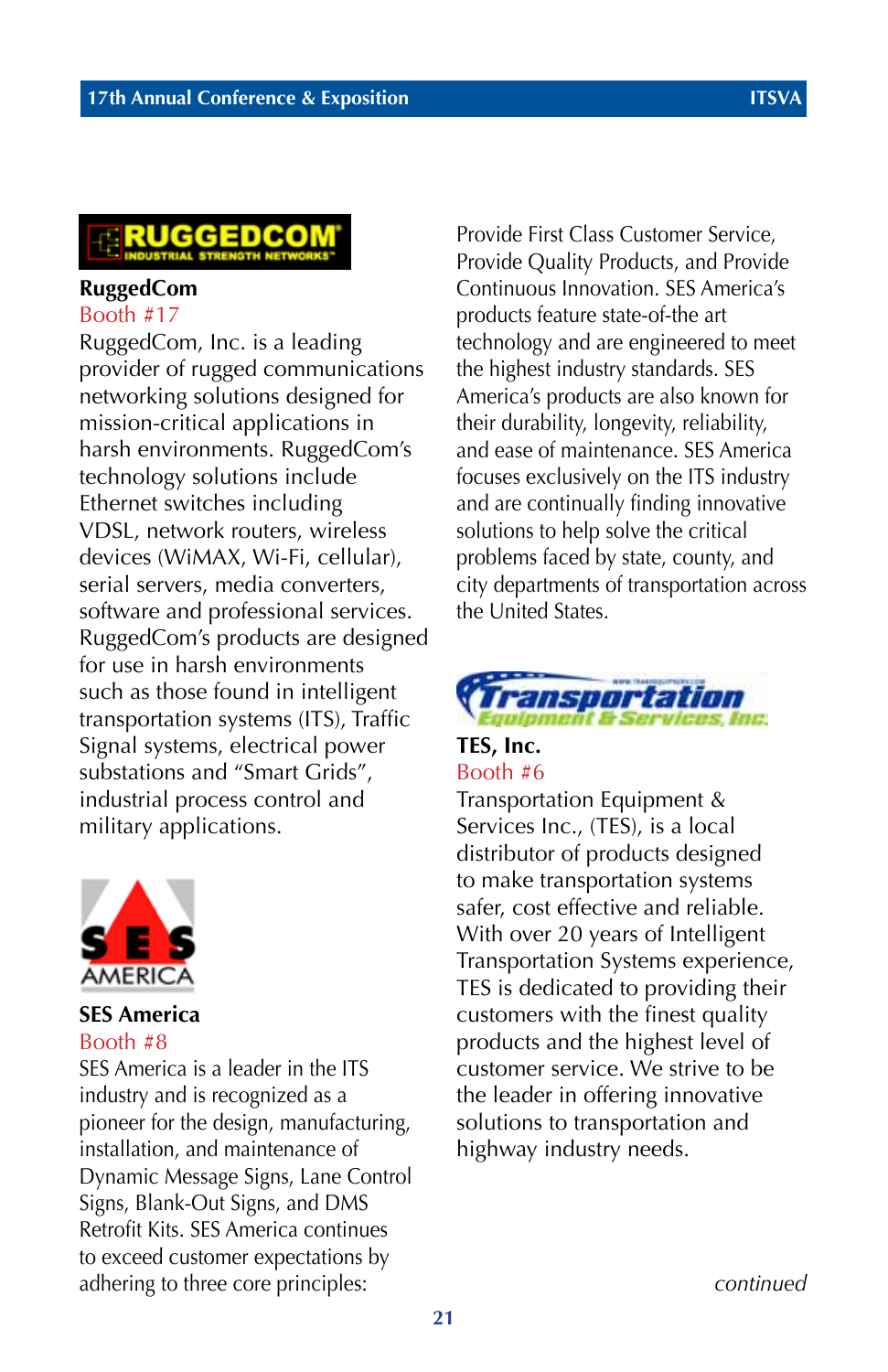

**TransCore** Booth #16

TransCore is dedicated to driving inefficiencies out of surface transportation through innovation, utilizing our expertise in systems integration, design consulting, operations, maintenance, manufacturing, enabling RFID and satellite communications technology, and our extensive Web-based logistics and transportation management systems. TransCore is the largest global manufacturer of transportation-based RFID technology with more than 46 million tags and 67,000 readers deployed worldwide in various applications such as electronic toll collection, traffic management, rail, truck, container, barge and intermodal tracking and monitoring, homeland security border control, airport ground transportation, parking, and secure vehicle access control.



#### **Transdyn** Booth #3

Transdyn is a leading US based provider of Intelligent Transportation (ITS), Advanced Traffic Management (ATMS), information management, and security/surveillance systems. Agencies using our solutions experience tangible benefits including enhanced operational efficiencies, increased public safety, improved congestion, and more effectively disseminated information throughout the agency, to first responders or the general public, thereby lowering overall life cycle costs.

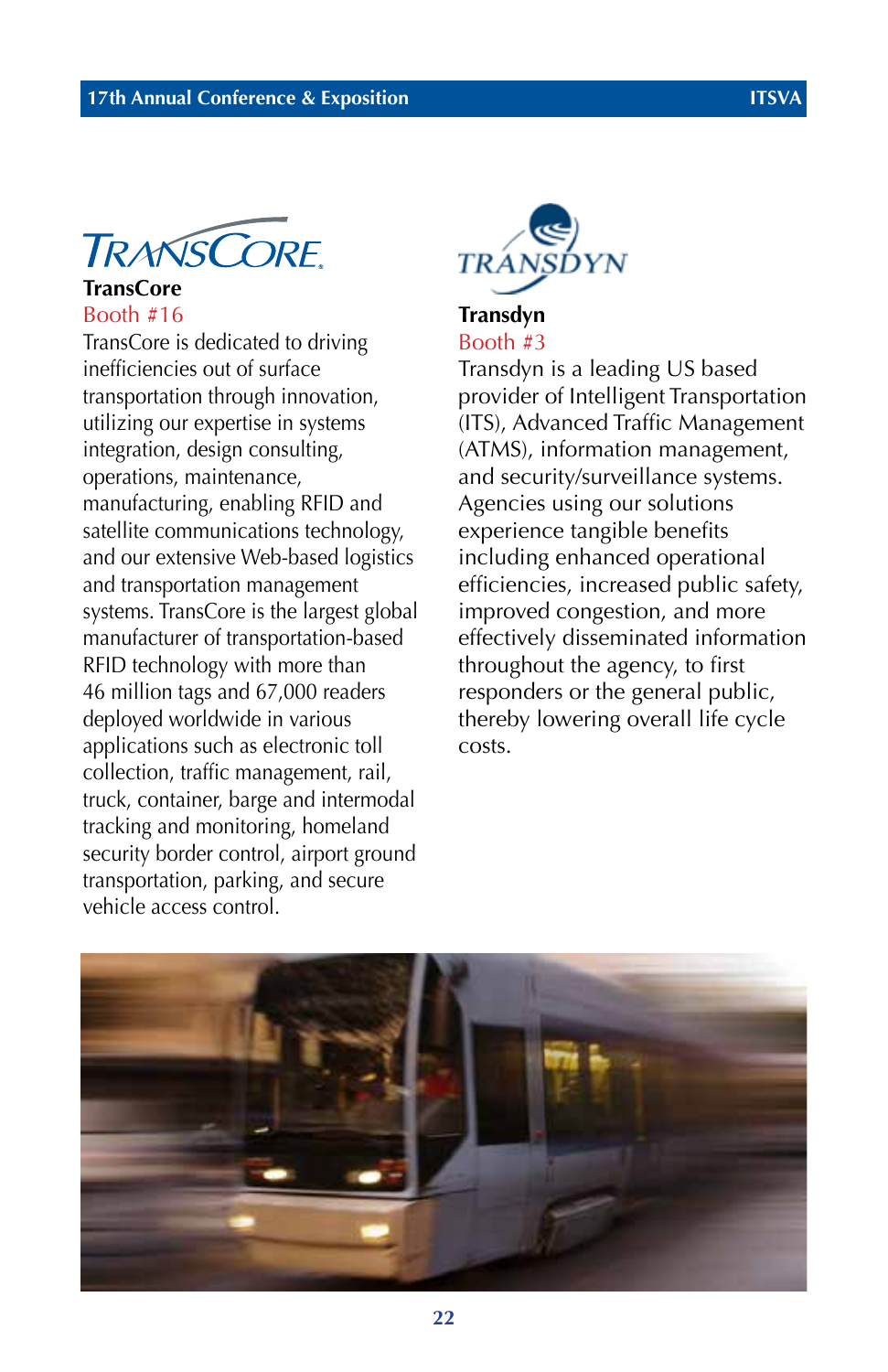## *Attendees*

Jeff Adler Open Roads Consulting Chesapeake, VA Robb Alexander, VDOT Richmond, VA Gary Allen, VDOT Charlottesville, VA Gerard Amato, Cohu Inc. Poway, CA Anwar Ansari, VDOT Manassas, VA Kevin Barron, TrafficLand Fairfax, VA Steve Beckwith Open Roads Consulting Chesapeake, VA Susan Beckwith Open Roads Consulting Chesapeake, VA Sam Belfield, HRTPO Chesapeake, VA Koreen Bjorklund **DakTronics** Brookings, SD Georjeane Blumling AAA of Tidewater VA Virginia Beach, VA Randy Boice Johnson, Mirmiran & Thompson Manassas, VA Jon Bonanella Image Sensing Systems St. Paul, MN Roger Boothe, Jr. CH2M Hill Frederick, MD Rob Brock, RuggedCom Maitland, FL Bee Buergler Arlington County Arlington, VA Richard Bush, VDOT Richmond, VA Harry Campbell, VDOT Richmond, VA

Joe Cardyn Open Roads Consulting Chesapeake, VA Robert Case, HRTPO Chesapeake, VA Colin Castle, Michigan DOT, MI Jon Chambers Kimley-Horn & Associates Virginia Beach, VA Steven Chapin AECOM Virginia Beach, VA Wenling Chen, VDOT Richmond, VA Patrick Chuang KCI Technologies Sterling, VA Mike Clements, VDOT Richmond, VA Perry Cogburn, VDOT Richmond, VA Cliff Conklin HNTB Corporation Arlington, VA Dwayne Cook, VDOT Suffolk, VA Mike Corbett, TES, Inc. Youngsville, NC Scott Cowherd, VDOT Richmond, VA Stacey Craft HNTB Corporation Arlington, VA Phil Davis, VDOT Richmond, VA Rajendra Dhakal, VDOT Richmond, VA Dan Dietrich FLIR Commercial Systems Wilsonville, OR Marlowe Dixon, VDOT Manassas, VA The Honorable Thelma Drake DRPT Richmond, VA

Walter During, FHWA Richmond, VA Pooja Dwivedi, IBI Group Alexandria, VA Ken Earnest, VDOT Richmond, VA Peter Easter, ITSVA Charlottesville, VA Doug Easter, ITSVA Charlottesville, VA Gregory Edwards Virginia Port Authority Norfolk, VA David Evans, VDOT Manassas, VA Jennifer Foley Michigan DOT, MI Chris Francis, VDOT Richmond, VA Michael Freitas Telvent Farradyne Rockville, MD John Garfield Chesapeake Electrical Systems Laurel, MD Karen George, TransCore Glen Allen, VA Robert Gey City of Virginia Beach Virginia Beach, VA Travis Glenn, VDOT Richmond, VA David Graham, VDOT Richmond, VA Gerry Grier, Midasco Elkridge, MD Sean Grinnell, VDOT Salem, VA Jeremy Gruzd, Kimley-Horn & Associates Virginia Beach, VA Dean Gustafson, VDOT Staunton, VA Mike Haas Open Roads Consulting Chesapeake, VA *continued*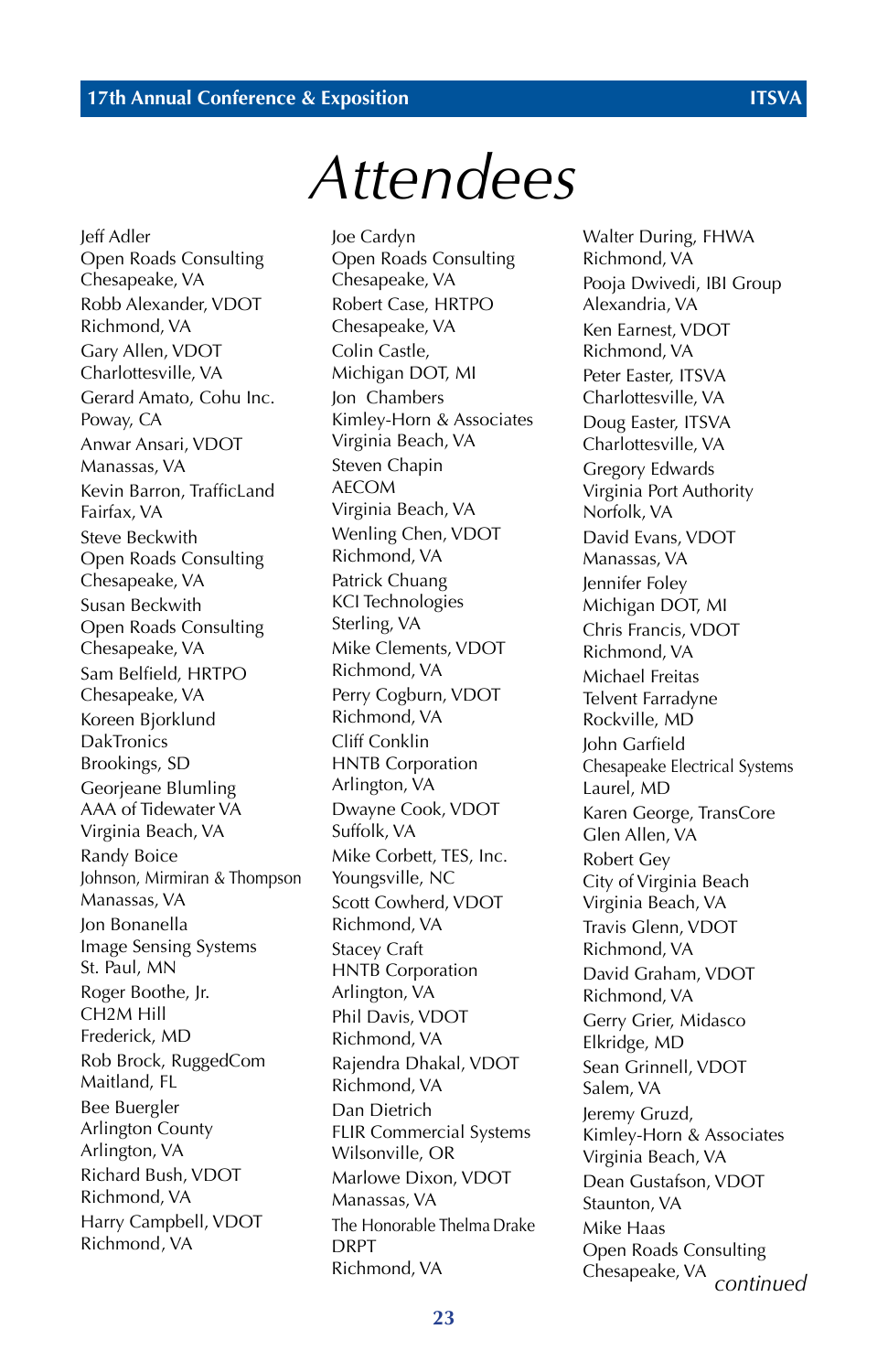#### **17th Annual Conference & Exposition ITSVA**

Stephany Hanshaw, VDOT Suffolk, VA Timothy Harlow Chesapeake Electrical Systems Laurel, MD Dorian Haro, IMAGO St. Paul, MN Michael Harris, DRPT Vienna, VA William Hartmann, VDOT Staunton, VA Glenn Havinoviski, Iteris Santa Ana, CA Forrest Heinle Elite Contracting Group Petersburg, VA Douglas Henderson Econolite Anaheim, CA John Hibbard, Atkins Atlanta, GA David Hill, FreeAhead Great Falls, VA Hiren Hiranandani Open Roads Consulting Chesapeake, VA Rich Hoke, DTS, Inc. Albuquerque, NM Vernon Hoke, VDOT Staunton, VA Rick Holcomb, DMV Richmond, VA Mark Holland, TES, Inc. Youngsville, NC Mary Howell, ITSVA Richmond, VA Keith Jasper Delcan Corporation Herndon, VA Ken Jennings, DMV Richmond, VA Ralph Jones, VDOT Richmond, VA Jungwook Jung, VDOT Richmond, VA Andy Keel, RGA Inc. Powhatan, VA Todd Kell, Atkins Richmond, VA

Tom Kern, ITS America Washington, DC Ray Khoury, VDOT Richmond, VA Ken King, VDOT Salem, VA Scott Knobloch, VDOT Richmond, VA Deepak Koirala, VDOT Richmond, VA Jim Lampe, Control Technologies Chantilly, VA Melissa Lance, VDOT Richmond, VA Carrie Langelotti Austin Brockenbrough & Associates Richmond, VA Rose Lawhorne, VDOT Richmond, VA Bob Le Sueur Sensys Networks Berkley, CA Abraham "Abi" Lerner City of Alexandria Alexandria, VA Paula Lewis, VDOT Richmond, VA Ling Li, VDOT Fairfax, VA Ning Li, VDOT Richmond, VA Steve Little, Transdyn Duluth, GA Mena Lockwood, VDOT Richmond, VA David Ludwig, DTS Albuquerque, NM Mansour Mahban, VDOT Richmond, VA Chris Marois Open Roads Consulting Chesapeake, VA Tim Martin, VDOT Salem, VA Todd Martin, VDOT Salem, VA Gene Martin, VDOT Richmond, VA

Nick Mazzenga Kimley-Horn & Associates Arlington, VA Jim McCullough, Transdyn Duluth, GA Amy McElwain, VDOT Fairfax, VA Cathy McGhee, VDOT Charlottesville, VA John Miller, VDOT Charlottesville, VA Michael Miller, VDOT Suffolk, VA Robert "Chris" Mills, AECOM Virginia Beach, VA Steve Minett Kimley-Horn & Associates Chesapeake, VA Bev Mitchell, TransCore Glen Allen, VA Kamal Munawar, VDOT Richmond, VA David Newman, DTS Albuquerque, NM Vanloan Nguyen, VDOT Richmond, VA Mike Nichols, VDOT Richmond, VA Jo Ann Oerter, Atkins Atlanta, GA Gabe Ortiz City of Alexandria Alexandria, VA Augustine "Joe" Pagan, III Midasco Elkridge, MD Laura Petrella, VDOT Richmond, VA Tom Phillips, VDOT Richmond, VA Greg Pieper, SmarTek Systems Arnold, MD Lev Pinelis, Transurban New York, NY Marc Porter, Iteris Santa Ana, CA Mike Post, Iteris Santa Ana, CA Jeff Purdy, Jacobs West Chester, PA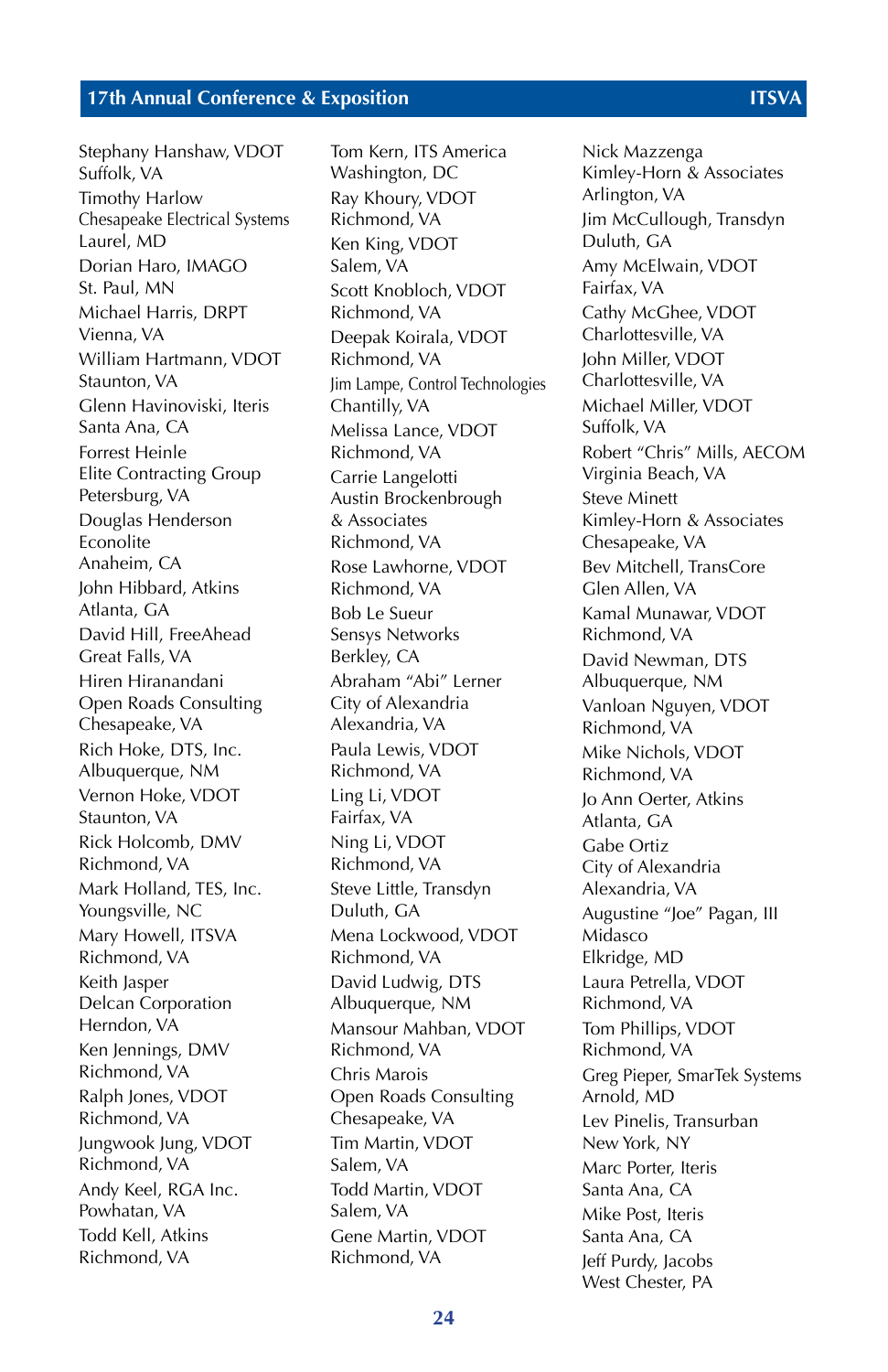#### **17th Annual Conference & Exposition ITSVA**

Murali Rao, VDOT Richmond, VA Margie Ray, VDOT Richmond, VA David Register, Iteris Santa Ana, CA Mark Richards, VDOT Richmond, VA Steve Robinson, Econolite Riner, VA Maretha Robinson, VDOT Richmond, VA Greta Ryan Richmond Regional PDC Richmond, VA Viktor Rychagov Open Roads Consulting Chesapeake, VA Saeed "Jon" Sayyar, VDOT Richmond, VA Tom Scherer Arlington County Arlington, VA Tom Schinkel, VDOT Richmond, VA Gary Schworm Elite Contracting Group Petersburg, VA Brian Sciacchitano Open Roads Consulting Chesapeake, VA Randy Selleck Richmond Regional PDC Richmond, VA Purvi Shah, Iteris Santa Ana, CA Steve Shapiro, Dewberry Fairfax, VA Amy Shaw, ITSVA Charlottesville, VA Robert Sheehan, FHWA Washington, DC Brad Shelton, VDOT Richmond, VA Steve Shergold, VDOT Charlottesville, VA Scott Silva, VDOT Richmond, VA Tien Simmons, VDOT Richmond, VA

Amy Sims Open Roads Consulting Chesapeake, VA Hari Sirpathi, VDOT Fairfax, VA Ronnie Sissney, SES America Smithfield, RI Jeremy Siviter, IBI Group Alexandria, VA Barbara Skiffington Open Roads Consulting Chesapeake, VA Philip Skipper, TransCore Glen Allen, VA Bob Smith, RGA Inc. Powhatan, VA Matt Smith FLIR Commercial Systems Wilsonville, OR Jim Smith, VDOT Richmond, VA Connie Sorrell, VDOT Richmond, VA Mark Spyres, SES America Smithfield, RI Kamal Suliman, VDOT Fairfax, VA Candice Sutton, VDOT Fairfax, VA Paul Szatkowski, VDOT Richmond, VA Charles Tamayo Chesapeake Electrical Systems Laurel, MD Mark Thompson Parsons Brinckerhoff Baltimore, MD Mark Thompson Parsons Brinckerhoff Baltimore, MD Paul Thompson, RGA Inc. Powhatan, VA Joel Ticatch Telvent Farradyne Fairfax, VA Michael L. Todd Office of the Secretary of Transportation Richmond, VA

Alan Toppen Kimley-Horn & Associates Ashburn, VA Larry Trachy, VDOT Richmond, VA Tiffany Tran Richmond Regional PDC Richmond, VA Heidi Underwood, VDOT Salem, VA Ken Vaughn, Trevilon Herndon, VA Ricky Via, VDOT Staunton, VA Raja Viswanathan, TransCore Glen Allen, VA Lauren Vollette Open Roads Consulting Chesapeake, VA Richard Wechsler, AECOM Purcellville, VA Hamlin Williams, VDOT Richmond, VA Robert Williams, VDOT Richmond, VA Jonathan Williams, ITSVA Richmond, VA Mike Winn, VDOT Richmond, VA Bruce Winner, Citilog Orlando, FL Daniel Worke, AECOM Arlington, VA Scott Wray Elite Contracting Group Petersburg, VA Harold Wyatt, AECOM Appomattox, VA Stan Young University of Maryland College Park, MD Moe Zarean, Iteris Sterling, VA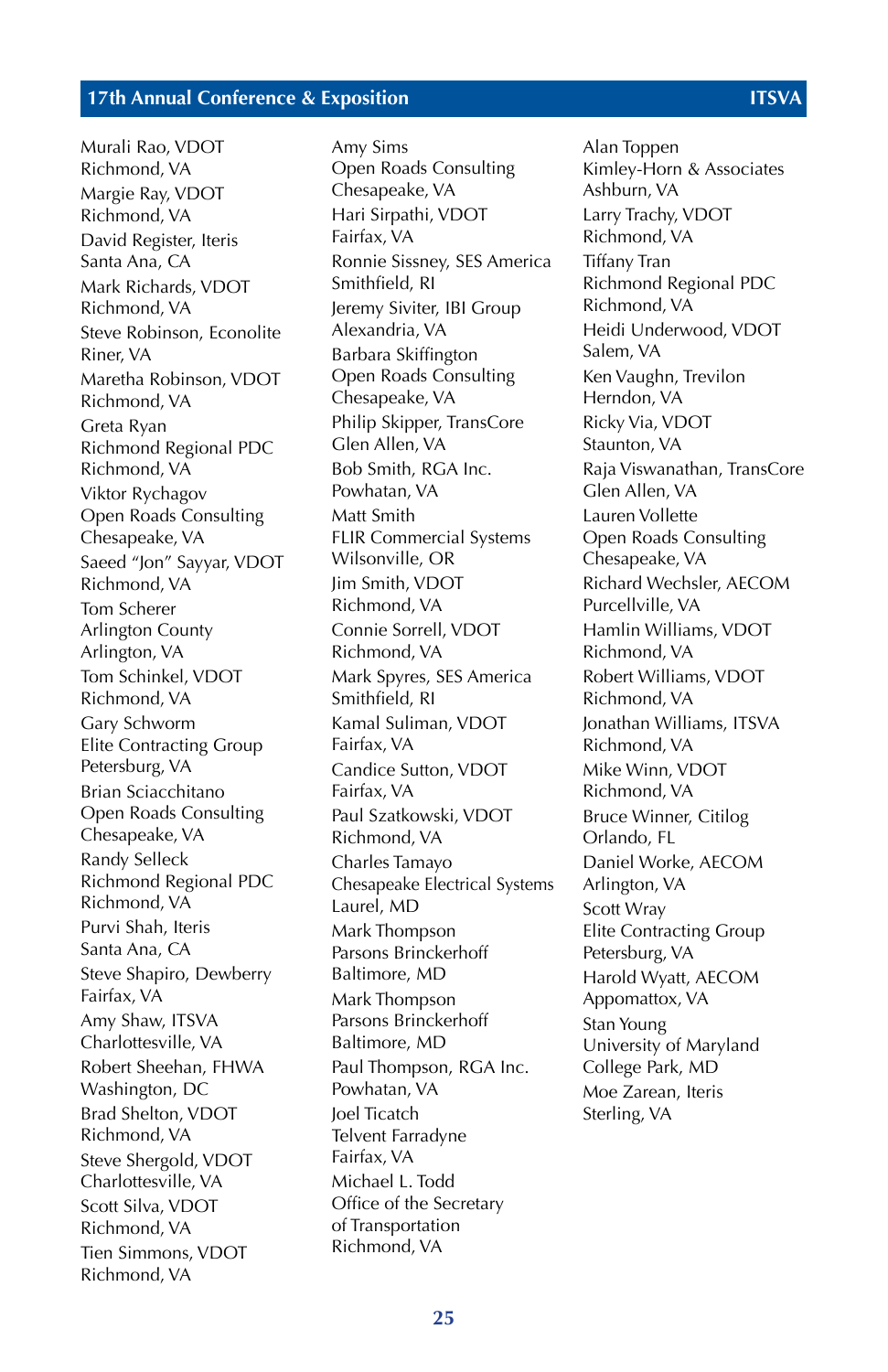17th Annual Conference & Exposition



# **Conference Notes**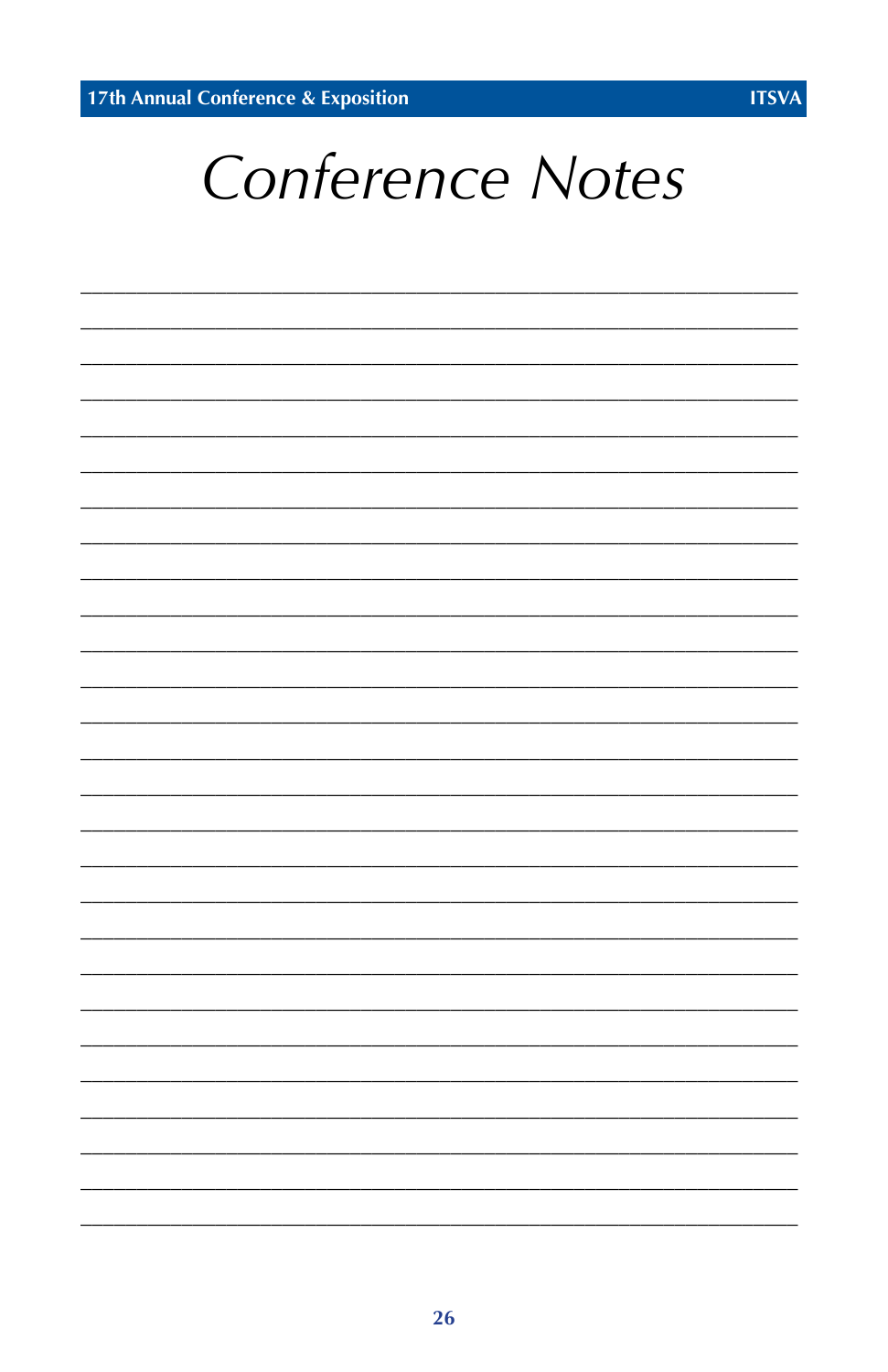# *Thank You to Our Sponsors*











Kimley-Horn and Associates, Inc.







### **Conference Sponsored by**

**DELT** Virginia Department